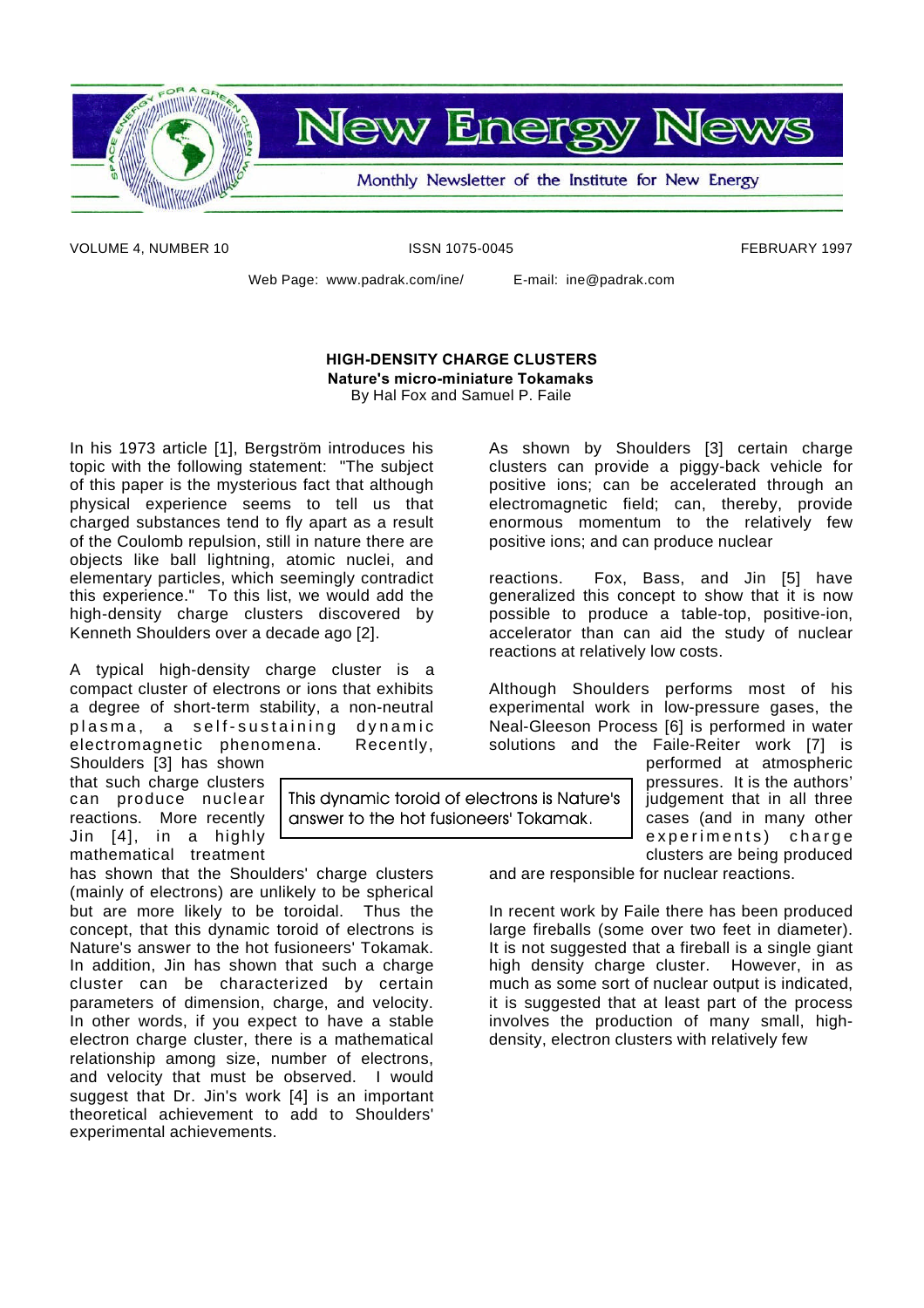entrained nuclei that get the benefit of high acceleration to high speeds to produce useful energy-producing collisions with other nuclei. The acceleration through the air might be aided by encounters with high density nuclei clusters that had been formed by the electron stripping action associated with the inertial forces brought about by sudden charged potentials and plasma discharges. Alternatively, of course, it is wise to look at a variety of other nuclear energy output mechanisms.

In the experiments by Faile, canned capacitors (with a non-inductive capacitor) totaling 224 micro Farads are charged with a 3400 volt supply through a variety of conducting wires and test strips. Interesting results were produced from aluminum films on plastic prepared by Mr. Reiter and from SiO $_2$ fiber wicks containing a solution of LiCl. Most recently, the largest fireball, a 4-foot wide brilliant white one, was produced from an exploding bridge test strip consisting of a 1" x 2" strip of Stor-Fresh aluminum foil with dried paint on both sides made from a slurry of super glue (ethyl cyonacrylate) mixed with powdered BN (graphite form). There could have been a nuclear reaction aftermath to the loud fireball as indicated by a 3-foot wide pink glow that persisted for about a second after the explosion. Subsequent tests with LiCl granules secured with several drops of super-glue on both sides of the Aluminum foil produced a more powerful 5 to 6 foot wide brilliant white fireball but no pink afterglow. Faile and Reiter are suggesting that other experimenters, having a larger budget and a larger backyard, try for a 15-foot wide fireball using ~3400 volts and 2000 micro Farads. Higher input power might result in over-unity, long-lasting, ball lightning or volcano style fireballs ("Gorgons") or at least some effect such as heat large enough to incite interest by those looking for commercial ways to produce power.

While there is considerable merit in the investigation of fireballs, there can also be experiments carried out where the emphasis is on producing high-density charge clusters at near-atmospheric pressures in smaller sizes but at high repetition rates. One of the purposes of this article is to suggest that experiments be carried out by some *NEN* readers.

Here are some suggestions for such experiments:

1. Charge clusters can be produced most readily by using very short negative pulses connected to sharply-pointed cathodes which are placed close to a dielectric having an underlaying conductor. See Fig. 1 from Shoulders [2].



2. Electric potentials ranging from 1,000 to 20,000 volts may be tried. The biggest problem may be in setting up an experiment so that a minimum amount of capacitance and inductance exists so that a very short pulse can be provided. Preferably, pulses of the order of 5 nanoseconds in duration would be used. Thyratrons and thyristors are typical devices that can produce short pulses. However, it is a challenging task to produce nanosecond pulses at these high voltages. Any suggestions on how best to create high-voltage pulses at high repetition rates would be greatly appreciated.

3. When properly produced, an electron highdensity charge cluster can ionize the fluid (gas or liquid) in which it is produced and pick up or collect about 1 positive ion for each 100,000 to one million electrons [3]. In addition, these clusters can apparently carry and accelerate such positive ions to very high velocities (strongly dependent on the accelerating potential between the cathode where the charge cluster is produced and the positive anode or target).

4. It is standard physics that such a charge cluster with piggy-back positive ions can provide sufficient energy to the positive ions so that nuclear reactions can be expected when the cluster hits a target [4]. When working at atmospheric pressures, the charge cluster may be producing nuclear reactions with the nuclei of atmospheric gases between cathode and anode.

5. Evidence for the production of charge clusters are pin holes in insulators (of the range of 1 to 20 microns), melted craters or holes in thin metal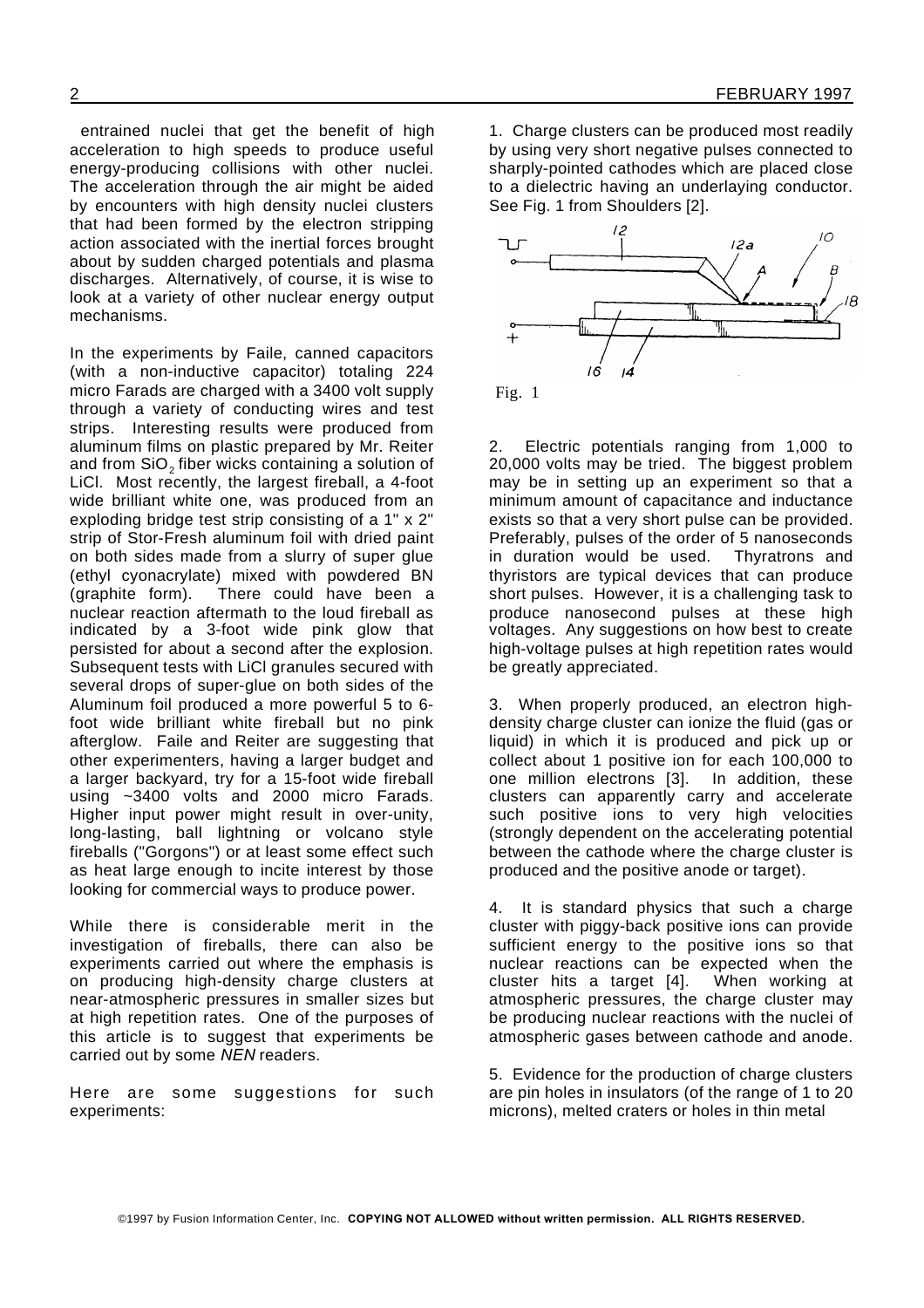anodes, or in target metals, and more extensive craters in target materials when nuclear charge clusters are produced [3]. A residual gas analyzer with a quadrapole mass spectrometer could be used to determine if there were nuclear reactions occurring in the gaseous atmosphere between cathode and anode.

6. If you want to produce charge clusters with protons use a hydrogen atmosphere; for deuterons, use deuterium gas; for alpha particles as piggy-back ions use helium gas.

Have fun, but be careful in handling high voltages. We don't want to lose any readers.

#### **REFERENCES**

[1] Arne Bergström, "Electromagnetic Theory of Strong Interactions", *Physical Review D*, vol 8, no 12, 15 Dec 1973, pp 4394-4402, 29 refs.

[2] Kenneth R. Shoulders, "Energy Conversion Using High Charge Density", U.S. Patent 5,018,180, issued May 21, 1991, see also "Circuits Responsible to and Controlling Charged Particles", U.S. Patent 5,054,047, issued Oct. 1, 1991.

[3] Kenneth and Steven Shoulders, "Observations on the Role of Charge Clusters in Nuclear Cluster Reactions", *Journal of New Energy*, vol 1, no 3, Fall 1996.

[4] Shang-Xian Jin & Hal Fox, "Characteristics of High-Density Charge Clusters: A Theoretical Model", *Journal of New Energy*, vol 1, no 4, Winter 1996.

[5] H. Fox, R.W. Bass & S-X Jin, "Plasma-Injected Transmutation", *Journal of New Energy*, **Fall 1996,** vol 1, no 3, pp 222-230, 4 figs, 23 refs.

[6] Robert Bass, Rod Neal, Stan Gleeson, & Hal Fox, "Electro-Nuclear Transmutations: Low-Energy Nuclear Reactions in an Electrolytic Cell", *Journal of New Energy*, vol 1, no 3, Fall 1996.

[7] Reiter and Faile, "Spark Gap Experiments", *New Energy News*, Sept 1996, pp 11ff.

Antonio F. Rañada, Josè L. Trueba (Dept. of Phys., Univ. Complutense, Madrid), "Ball Lightning an Electromagnetic Knot?", *Nature*, vol 383, 5 Sept 1996, page 32, 9 refs, 2 figs.

#### EDITOR'S SUMMARY

Rañada and Trueba propose that ball lightning, ranging in sizes from a few centimeters to a meter or more can be explained by magnetic knots. The concept is that in an electromagnetic field where any magnetic lines form a link adds stability to the electromagnetic structure. Such ball lightning must be formed by a plasma and the plasma will require a high temperature - therefore the shining. Also the plasma ball radiates and causes a reduction in the **knotedness** of the structure, thus reducing its stability. The end result is the fading away or the explosive demise of the ball lightning. The authors state: "To design an experiment to test this model in ball lightning is not easy for obvious reasons. There are two possible laboratory settings: tokamaks and devices constructed to produce fireballs. Thus it may be possible to test the ideas proposed here in an appropriate experiment." *NEN* **would like to suggest that they investigate the formation and demise of high-density charge clusters**, of the Ken Shoulders variety. It may be that their knot linkage would explain the variety of sizes and forms of the charge clusters.

# **Fusion Briefings**

NOTES ON THE BIG TOKAMAK Courtesy Steve Roen

Malcolm W. Browne, "Cold Calculations Chill the Hot Pursuit of Cheap Fusion Power," *New York Times*, Dec 10, 1996, page C14.

#### EDITOR'S SUMMARY

A team of American fusion scientists have used their model of a Tokamak to show that the current design of the proposed **International Thermonuclear Experimental Reactor (ITER)**will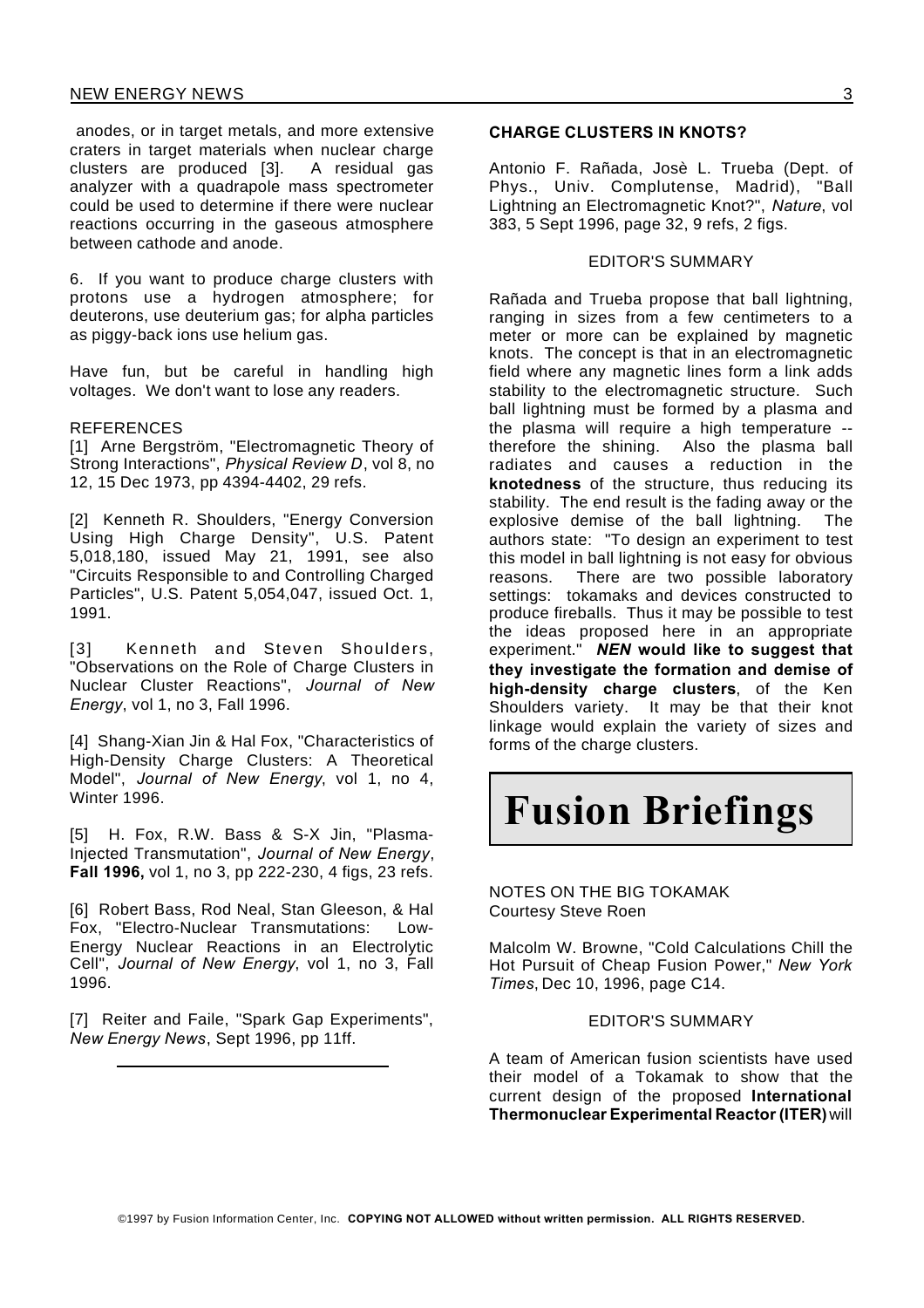not produce more energy out than used as input energy. The U.S. has allocated \$50 million a year to this international project. Dr. Anne Davies, director of the Department of Energy's office of fusion energy is quoted as saying, "I think that our partners will all find the publicity about this one piece of work -- the assertion that I.T.E.R. can't achieve its objective -- very distressing. ... I'm not prepared to call for a redesign of the reactor."

The mathematical model used, which indicates non-performance of the ITER, was done by professors at the University of Texas at Austin and by others at the Princeton Plasma Physics Laboratory. This editor hasn't checked with the sources, but I would expect that this criticism may come from some who will not be funded by the \$50 million per year allocation. We heard very little criticism from any of the hot fusion scientists when the budget was \$500 million per year.

We would like to call attention to the new technology of charge clusters that can promote nuclear reactions. **Nature's Micro-Mini Tokamaks** are the way to harness nuclear energy for the future. See the lead article in this issue by Fox and Faile and especially read some of the referenced literature if you are interested in this topic.

#### **REVIEW OF** *COLD FUSION* **PUBLICATION CONTENTS**

*Cold Fusion*, Issue 20, December 1996

Mark Goldes (Magnetic Power Inc., Sebastopol, CA), "A Creative Solution to the Heat-to-Electric Dilemma," *Cold Fusion*, Issue 20, Dec. 1996, p 4.

Hideo Kozima (Dept. Phys., Fac. Sci., Shizuoka Univ., Japan), "The 3rd Symposium (1996) - Basic Research Group of the Japanese NHE Project," a brief report, *Cold Fusion*, Issue 20, Dec. 1996, pp 37-41.

Chuck Bennett (Sacramento, CA), "Nuclear Shear," *Cold Fusion*, Issue 20, Dec. 1996, pp 42- 43.

Chuck Bennett (Sacramento, CA), "A Quantized Aether," *Cold Fusion*, Issue 20, Dec. 1996, pg 44. Hideo Kozima (Dept. Phys., Fac. Sci., Shizuoka Univ., Japan), "ICCF6 Report," *Cold Fusion*, Issue 20, Dec. 1996, pp 48-52.

Richard T. Murray (Room For All, Santa Fe, NM), "A Critique of George Miley's Recent Preprints," *Cold Fusion*, Issue 20, Dec. 1996, pp 59-70.

#### **ABSTRACTS from** *Cold Fusion*, Dec. 1996.

Hideo Kozima (Dept. Phys., Fac. of Sci., Shizuoka Univ., Japan), "On the Existence of Trapped Thermal Neutrons in Cold Fusion Materials," *Cold Fusion*, Issue 20, Dec. 1996, p 5-11, 48 refs, 1 table.

#### AUTHOR'S ABSTRACT

The stable existence of the thermal neutron assumed in the TNCF model has been discussed in this paper on the basis of the interaction of the neutron and the nuclei on the lattice points in crystal. In an optimum shape of a boundary is formed stochastically, neutrons could be trapped in a crystal region surrounded by the boundary. The trapped neutron can form the neutron Cooper pair lowering its energy interacting each other through the phonon. The stabilized neutron, then, will not decay spontaneously and also not be captured by one of the lattice nuclei. To specify the stability of a neutron in a crystal, a new concept "neutron affinity of a nucleus" was introduced. Trapped neutron destabilized by a large perturbation can induce a trigger and succeeding breeding reactions resulting in the cold fusion phenomenon.

Hideo Kozima, Masahiro Nomura, Katsuhiko Hiroe and Masayuki Ohta (Dept. of Phys., Fac. of Sci., Shizuoka Univ., Japan), "Nuclear Transmutation in Cold Fusion," *Cold Fusion*, Issue 20, Dec. 1996, pp 16-20, 8 refs, 1 fig.

#### AUTHORS' ABSTRACT

Nuclear transmutation in chemical and biological systems are investigated with use of Trapped Neutron Catalyzed Fusion Model (TNCF Model). In the TNCF model, it is possible to analyze experimental data consistently and quantitatively. We present the investigation of experimental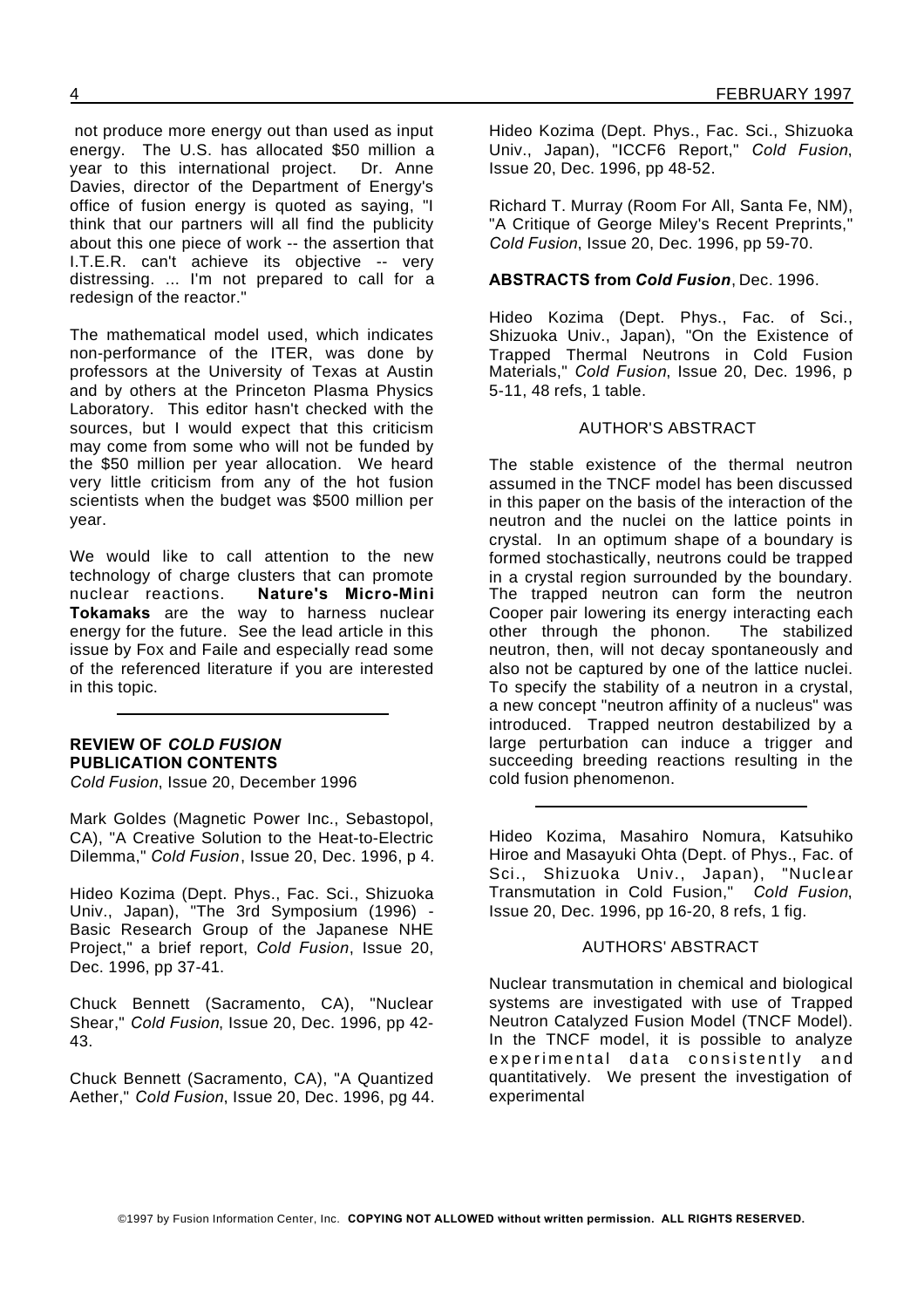results in cold fusion systems with various materials and methods in this paper.

Hideo Kozima, Masayuki Ohta, Masahiro Nomura, Katsuhiko Hiroe (Dept. of Phys., Fac. of Sci., Shizuoka Univ., Japan), "Analysis of Nickel-Hydrogen Isotope System Using the TNCF Model," *Cold Fusion*. Issue 20, Dec. 1996, pp 21- 25, 13 refs.

#### AUTHORS' ABSTRACT

Experimental results obtained in the Ni-H and Pd-H systems generating the excess heat and/or with transmutated nuclei (NT) were investigated on Trapped Neutron Catalyzed Fusion (TNCF) model proposed by one of the authors (H.K).

Experimental results, which are not able to be explained by d-d or p-p reaction, are explained by n-p or n-<sup>6</sup>Li and the following breeding reactions on TCNF model, assuming the existence of the trapped thermal neutron. The trapped neutron works also as a key particle to transmute elements in the system. The same as the excess heat, it is difficult to understand the NT without thermal neutrons.

Using the TNCF model, the excellent experiment data showing excess heat and NT in the Ni-H and Pd-H systems are explained consistently and quantitatively.

Masayuki Ohta, Masahiro Nomura, Katsuhiko Hiroe, Hideo Kozima (Phys. Dept., Sci. Fac., Shizuoka Univ., Japan), "Cold Fusion in an Ni-H System (II)," *Cold Fusion*, Issue 20, Dec. 1996, pp 25-27, 8 refs.

#### AUTHORS' ABSTRACT

The excess heat production in Ni-H system of gas phase was investigated again. In a previous paper, a qualitative explanation of the experiment was reported A quantitative analysis of excess heat production in Ni-H system is given in this paper.

There is a coincidence in the order of magnitude with another experiment in a Ni-H system. The successful analysis using the TNCF model shows the reality of trapped thermal neutrons in a crystal lattice.

Hideo Kozima (Dept. of Phys., Fac. of Sci., Shizuoka Univ., Japan), "Tritium Generation in Mo/D Cathode in Glow Discharge with  $D_2$  Gas," *Cold Fusion*. Issue 20, Dec. 1996, pp 28-31, 12 refs.

#### AUTHOR'S ABSTRACT

The trapped neutron catalyzed model for cold fusion (TCNF model) was used to analyze experimental data showing tritium generation in a glow discharge system with Mo cathode and  $D_2$ gas. The density of the trapped thermal  $\boldsymbol{\mathsf n}_{\mathsf n}$  in the Mo cathode was determined from the production rate of tritium of  $10^{15}$  s<sup>-1</sup> observed in the gas where deuteron density was  $10^{20}$  cm<sup>-3</sup> and a path length of tritium in the cathode was assumed as  $10^{-2}$  cm:

$$
n_n = 10^7
$$
 cm<sup>-3</sup>.

Hideo Kozima (Dept. of Phys., Fac. of Sci., Shizuoka Univ., Japan), "Cold Fusion Phenomenon Explained by using the TCNF Model," *Cold Fusion*, Issue 20, Dec. 1996, pp 31- 36, 29 refs.

#### AUTHOR'S ABSTRACT

A model based on the stable existence of thermal neutrons in crystals was used to analyze experimental data obtained in electrolytic cold fusion experiments in these seven years. The density of the trapped thermal neutrons  $\boldsymbol{\mathsf n}_{\mathsf n}$  in samples was determined by using the experimental results of excess heat helium 4 ( <sup>4</sup>He), tritium, neutrons and/or nuclear transmutation (TN). The values of the density  $n_{n}$ determined by the experimental data were  $10^5 \sim$  $10^{15}$  cm<sup>-3</sup>. Other quantities we could determine from experimental data were the ratio of events generating tritium and neutrons *t/n* and the ratio of events generating the excess heat and tritium (and  ${}^{4}$ He)  $N_{\alpha}/N_{t}$  which had been a controversial quantities to reconcile with the existing common sense of physics. The values determined on our model were  $t/n$  ~ 10<sup>5</sup> and  $N_{\alpha}/N_{t}$  ~ 10, substantially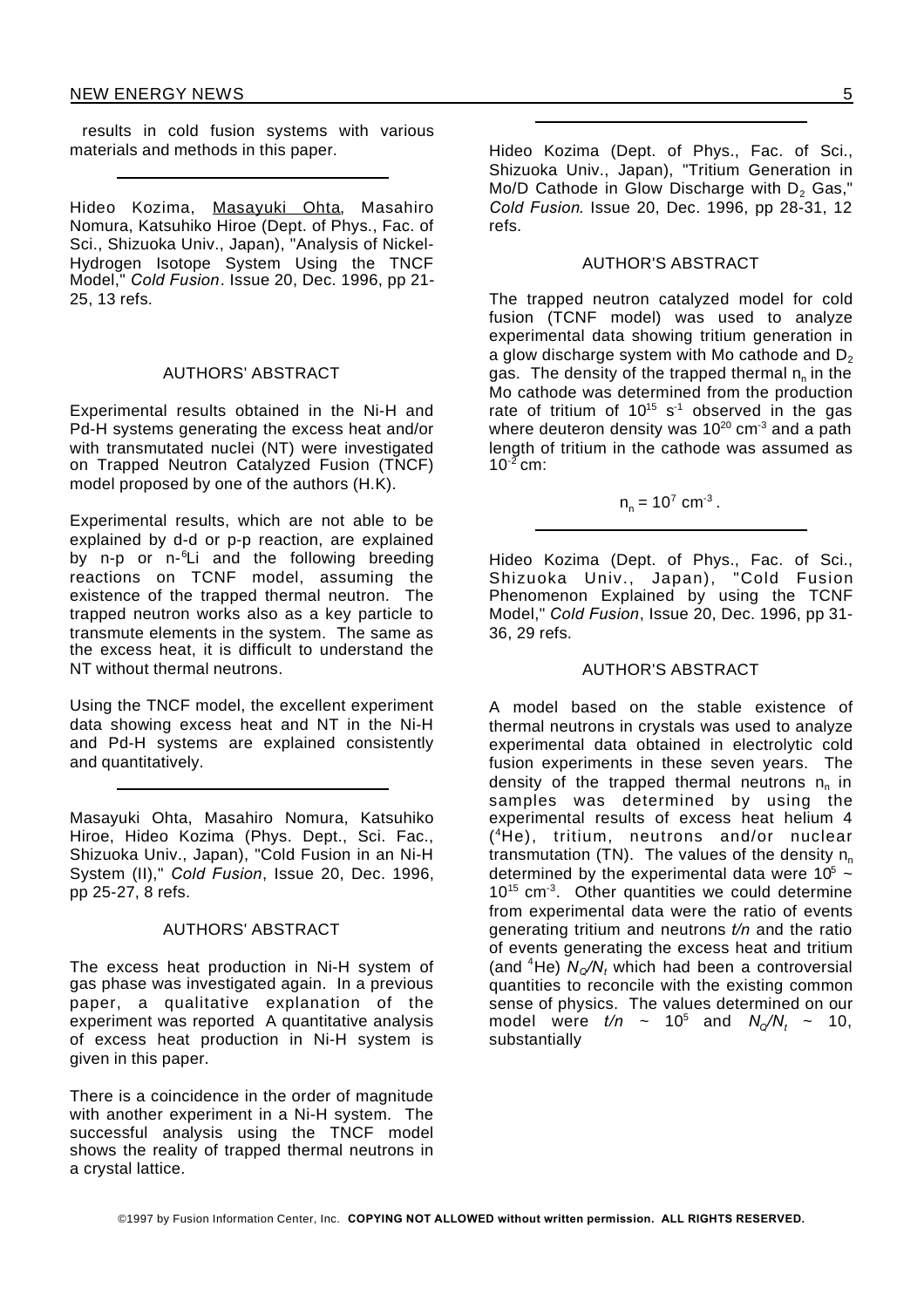consistent with experimental data to one order of magnitude.

Hideo Kozima, Masahiro Nomura, Katsuhiko Hiroe and Masayuki Ohta (Dept. of Phys., Fac. of Sci., Shizuoka, Univ., Japan), "Consistent Explanation of Experimental Data Obtained from SRI International and EPRI," *Cold Fusion*, Issue 20, Dec. 1996, pp 45-48, 8 refs.

#### AUTHORS' ABSTRACTS

Experimental data on the isotope ratio changes  $(^{10}B$  and Pd) in a PdD<sub>x</sub>/Li cathode which produced the excess heat were analyzed on the TNCF model. A quantitative changes of the isotope  $10B$  and the amount of the excess heat generated in the cathode were consistently explained using a single adjustable parameter *n<sup>n</sup>* , density of the trapped thermal neutron, the value of which was determined as  $\sim 10^9$  cm<sup>-3</sup> when the experimental time was assumed to be a week (6  $x 10<sup>5</sup> s$ ).

Evan L. Ragland (The Boiler Works, Diamondhead, MS), "Triode Cell Experiments for Controlled Fleischmann-Pons Effect," *Cold Fusion*, Issue 20, Dec. 1996, pp 53-58, 7 refs, 6 figs. Also in *Infinite Energy*, vol 2, no 10, Sept./Oct. 1996, pp 22-24, 7 refs, 6 figs.

#### AUTHOR'S ABSTRACT

Experimental research and evaluation of three electrode (triode) cold fusion electrolysis cells is reported herein. Apparatus development began, after patent application, 05 June 1995. The triode apparatus introduces controlled loading and operation of Fleischmann/Pons-type (F/P) cells. In August 1995, excess heat generation was observed in initial triode apparatus experiments conducted by Dr. Dennis Cravens in his New Mexico laboratory. In November 1995, the Boiler Works laboratory in Diamondhead began experimental evaluation of the triode apparatus. A series of experiments in December, January and February led to development of a functioning triode fusion reactor. The reactor was put into operation 20 March 1996 and operated continuously until 23 August 1996. Over the five months of operation of the reactor several

experiments were performed and over 65,000 data points were recorded. This data base is being applied in further triode apparatus developments.

A second reactor test bed for "quick change" cathode specimen evaluation is in operation. Thin film cathode specimens prepared by the Materials Science and Engineering Laboratory of the Univ. of Alabama in Birmingham are presently being evaluated. These include Pd film on Ag, Al, Cu, and quartz substrates and Pt films on Si bead specimens. Engineering design of a 2 KW reactor cell is underway.

Details of triode apparatus operation, control, and experimental results are reported. The general design approach to the 2KW reactor is described. It is concluded that sufficient experimental and theoretical understandings of cold fusion exist for engineering design and development of water heating appliances.

G.H. Miley, G. Name, M.J. Williams (Fusion Studies Lab., Univ. Ill.), J.A. Patterson, J. Nix, D. Cravens (CETI, Dallas, TX), H. Hora (Univ. of New South Wales, Australia), "Quantitative Observation of Transmutation Products Occurring in Thin-Film Coated Microspheres During Electrolysis," *Cold Fusion*, Issue 20, Dec. 1996, pp 71-84, 5 figs, 3 tables.

#### AUTHORS' ABSTRACT

Several research groups previously identified new elements in electrodes that appeared to be transmutation products (Bockris et al., 1996a; 1996b). However, due to the low concentrations involved, the distinction from possible impurities has been difficult. Now, by using a unique thinfilm electrode configuration to isolate the transmutation region, plus measurements based on neutron activation analysis, the authors have achieved for the first time, a quantitative measure of the yield of transmutation products. Results from a thin-film  $(500-3000$   $\AA$  nickel coating on 1 mm microspheres in a packed-bedtype cell with 1-molar LiSO $_4$  - H $_2$ O electrolyte were reported recently at the Second Intl.. Conf. on Low-Energy Nuclear Reactions (Miley and Patterson 1996). Key new results are now presented for thin-film Pd and for multiple Pd/Ni layers. The transmutation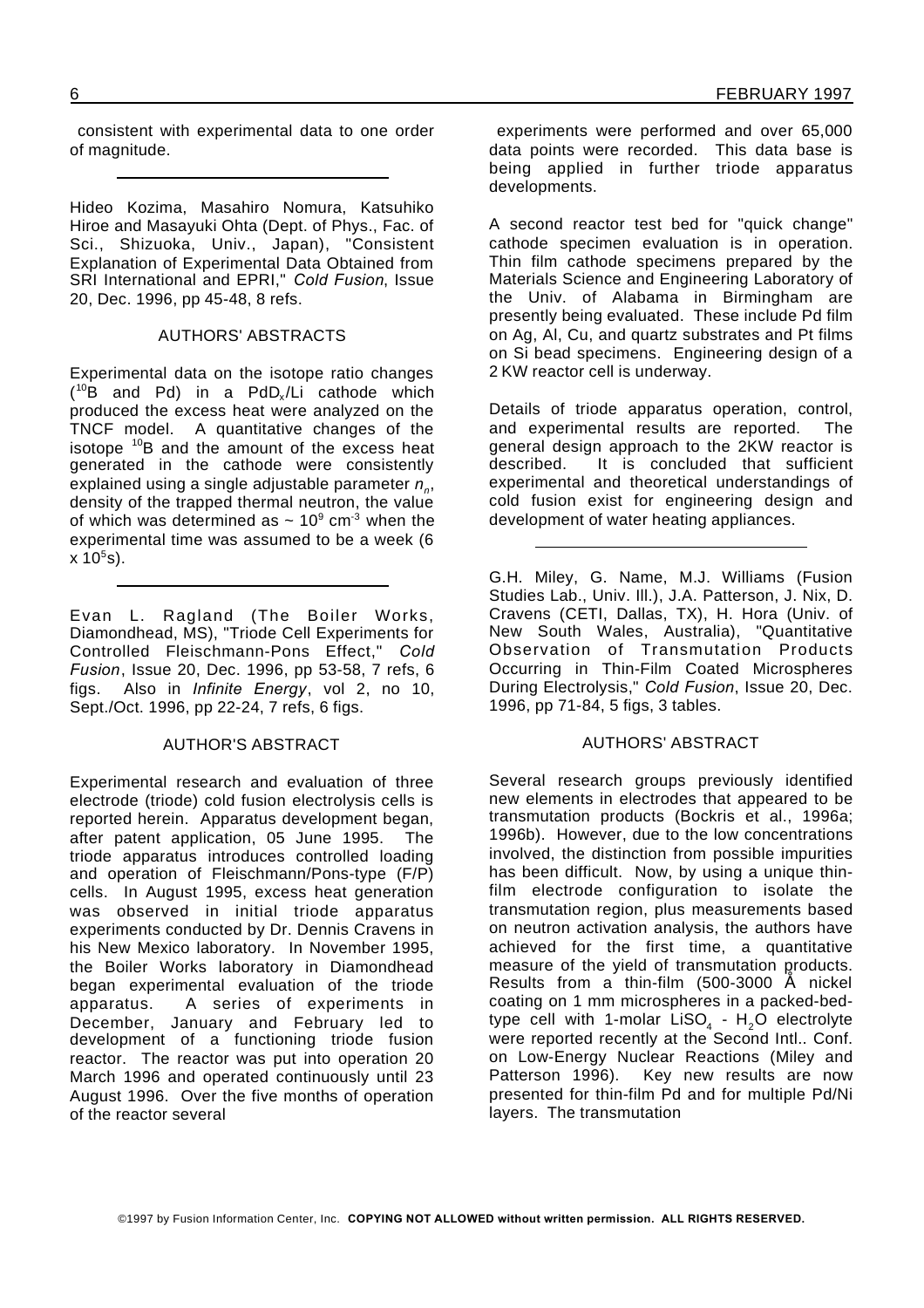#### NEW ENERGY NEWS 7

products in all cases characteristically divide into four major groups with atomic number  $Z \varnothing$ 6-18; 22-35; 44-54; 75-85. Yields of ~1 mg of key elements were obtained in a cell containing  $~1000$  microspheres ( $~1/2$  cc). In several cases over 40 atom % of the metal film consisted of these products after two weeks operation.



#### *SPACE ENERGY JOURNAL* **REPORT** Courtesy of Don Kelly

The editorial of the latest (December 1996) issue talks about two potential projects that are seeking funding. Although not explicitly stated, one of the projects appears to be similar to the Papp engine. Papp died from apparent neutron radiation from his engine. At least three groups have attempted to develop the engine further. A Utah group took the technology to China. It is believe that at the heart of the Papp engine is the development of charge clusters which provide the energy to expand the gases. The gases used are a mixture of noble gases so that no chemical combination takes place. The second device for which funds are being sought has an available video. In the video, the inventor passes a magnet through a coil (to operate a magnetic switch?) and then the coil provides power to illuminate light bulbs.

The article by Needy, "Energy Suppression" reports on a collection of a number of inventors and devices that appeared to be of commercial importance but never made it to the market place. There may have been suppression of some of these devices. During the almost eight years that the Fusion Information Center has been in business, we have not been contacted by any person (directly or indirectly) to indicate that there was any opposition to our work in spreading the word (world wide) on cold fusion and other enhanced energy developments. By contrast we have been encouraged by persons at high levels of government and corporate America.

There may be good reasons why projects are not funded. An example: On page 8, Chris Needy tells about Joseph Papp and his "highlyregarded" Papp engine. **Needy does not tell how one person was killed and another injured in a demonstration of the Papp engine to representatives from the Stanford Research Institute, nor that Papp is believed to have been killed by harmful radiation from the engine.** Needy reports, "The idea has gotten nowhere amid accusations of suppression by the media."

Ed Skilling reports on "A Story of Free Energy - Hendershot's Fuelless Generator". These are interesting stories about inventions that almost made it. With the great freedom in America and the high-level of our standard of living, it is interesting to speculate as to why in seventy years (since this invention) no one has demonstrated a version of this remarkable device.

Keith Johnson provides a circuit diagram for a device which is reported to help alleviate ailments of man and beast. A copy of Tesla's patent on "System of Electrical Distribution" is in this issue. E.E. Richards, "Earth Power Spectrum and its Potential as a Usable Energy Source" reports on attempts (and successes) of tapping earth or cosmic energy and includes 16 references. Shadow Hawk (sounds like a pseudonym), in "The Resonant Gravity Field Coil" suggests that we may be able to alter "the spatiotemporal continuum as one desires". Tom Bearden and Bill Ramsay discuss the construction and use of the Rodin Coil. Wingate Lambertson's essay, "Timing is Important" urges the development of political clout to get more government funds allocated to new-energy development. The most information article that has a bearing of what can be accomplished, here and now, by living people is the report on "The Adams-Aspden Motor Patent" by Harold Aspden. Those interested should get a copy of Harold Aspden's latest publication: Power From Magnetism: Over-Unity Motor Design, Energy Science Report No. 9, available for \$25 (U.S. check) from Sabberton Publications, P.O. Box 35, Southampton, SO16 7RB, England. [See book report in *New Energy News,* Jan 1997, pages 14-16.]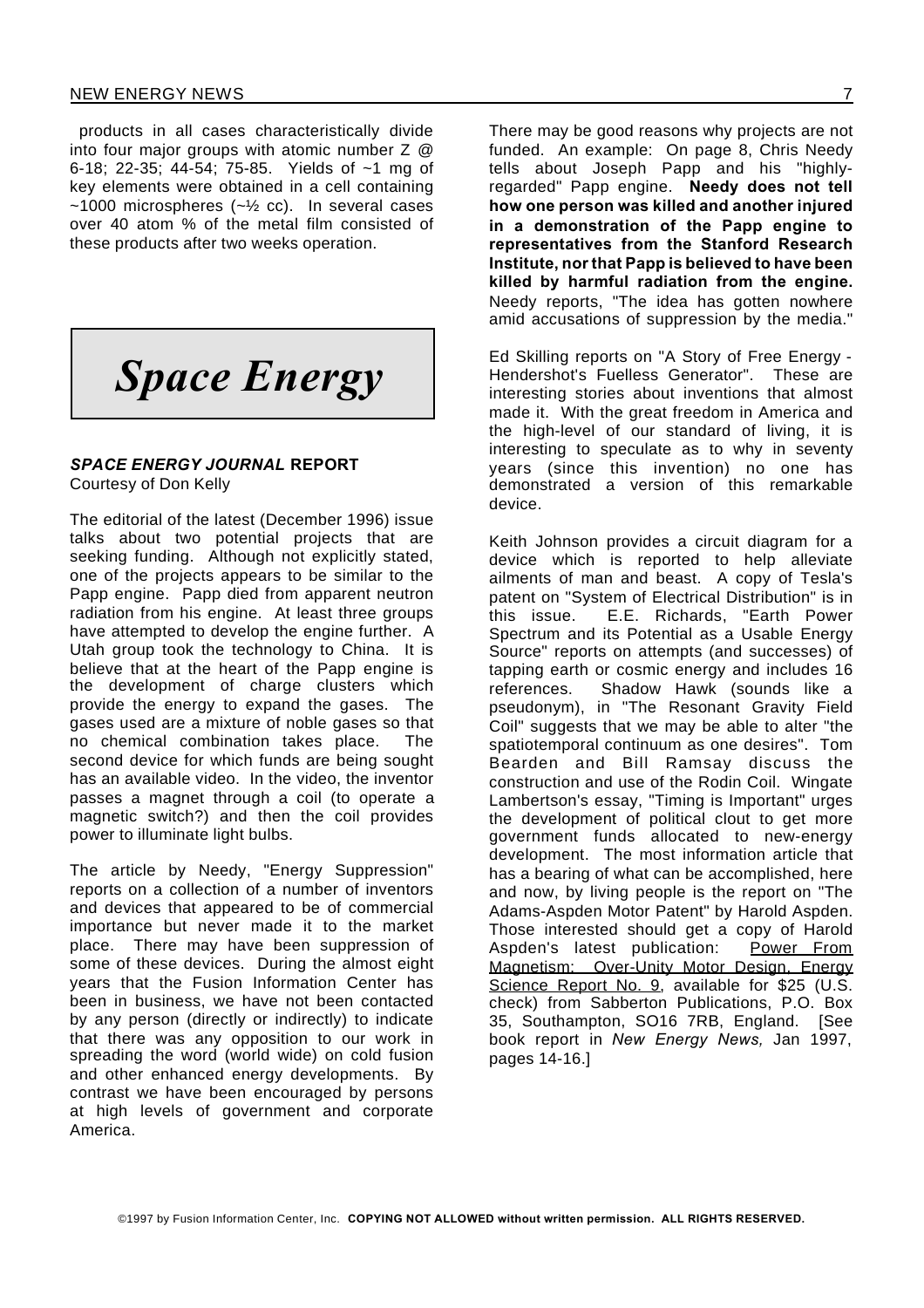# **Miscellaneous**

#### GREENPEACE NEWS - NUCLEAR **DISARMAMENT**

The GREENPEACE organization, at 1436 U Street, NW, Washington, DC 20009, has sent us information on their Nuclear Disarmament Campaign. Here is some of the information provided: The U.S. plans to spend \$40 billion over the next ten years on R&D related to nuclear weapons. France and China plan to introduce new, more powerful nuclear weapons. So are the U.S. and Russia. The Indian government will not sign the test ban treaty because India still wants to have laboratory experiments.

The known nuclear weapons are the following: U.S. 1,030; Commonwealth of Independent States (the old USSR) 715; France 210; U.K. 45; China 45; India 1. Other countries not listed but who have nuclear weapons capability are Israel and South Africa. Countries known to be working on nuclear weapons include Iran and North Korea. GREENPEACE states that the time has come for world-wide nuclear disarmament and that the U.S. should lead the way.

Wars are fought over mineral rights. The line between North and South Korea bisects the worlds largest tungsten deposit. The Viet Nam war was really about the oil fields in the South China Sea. Hitler sought to expand Germany into the oil fields of southeast Europe and to obtain other natural resources. The latest, the Persian Gulf War was to protect U.S. interests in the oil imports from the Middle East.

**The best way to prevent nuclear war, or any other kind of war, is to make energy and scarce elements available to everyone. That objective is now in sight. For example, the Plasma-Injected Transmutation inventions will provide for enormous amounts of thermal energy to be produced and will allow for the making of scarce elements from plentiful elements. In addition, this new technology also provides a means by which some types of radioactive wastes can be cleaned up by fissioning the**

**radioactive elements into stable elements. If GREENPEACE wants the world to be green and peaceful, they should support this and other new energy developments.**

#### **GEET SHEET REPORT**

Courtesy of GEET Research, LLC.

According to this December-January Vol 1, Issue 2 *GEET SHEET* considerable progress is being made in getting Paul Pantone's Fuel Processor to market. The newsletter did include some data: "Canada has been doing emission testing on the 10 HP unit and the results are terrific.

| Emission              | <b>Stock</b> | <b>GEET</b> |
|-----------------------|--------------|-------------|
| Oxygen                | 5.7          | 13.7        |
| <b>Carbon Dioxide</b> | 11.3         | 5.4         |
| Carbon Monoxide       | 3680 ppm     | 307 ppm     |
| Hydrocarbons          | 1.02%        | 0.09%       |
| Nitrogen Oxide        | 270 ppm      | 224 ppm"    |

No specific source of data was supplied nor any information about test conditions. This data looks good. We hope to learn more about this invention.

(For further information: GEET Research, PO Box 439, Price, UT 84501, Voice 801/637-2654; Fax 801/637-3198.)

#### **OCCULT CHEMISTRY & MODERN SCIENCE** Courtesy William Patrick Bourne

William Patrick Bourne, "A Possible Reconciliation of Theosophical *Occult Chemistry* With Modern Physical Science", *The Theoscientist*, vol 3, no 1-2 (1996), 11 manuscript pages, 2 figs, 17 refs.

#### AUTHOR'S INTRODUCTION

In 1908 Annie Besant and C.W. Leadbeater published the first edition of their book Occult Chemistry, which recorded their investigations, utilizing specialized clairvoyant faculties capable of high powers of magnification, into the fundamental structure of matter. The earliest investigations had first been published in the magazine *Lucifer* in 1895, and the first edition of the book was a summation of the work to 1908. A second edition, with new material, followed in 1919. The third enlarged, and final, edition was published in 1951.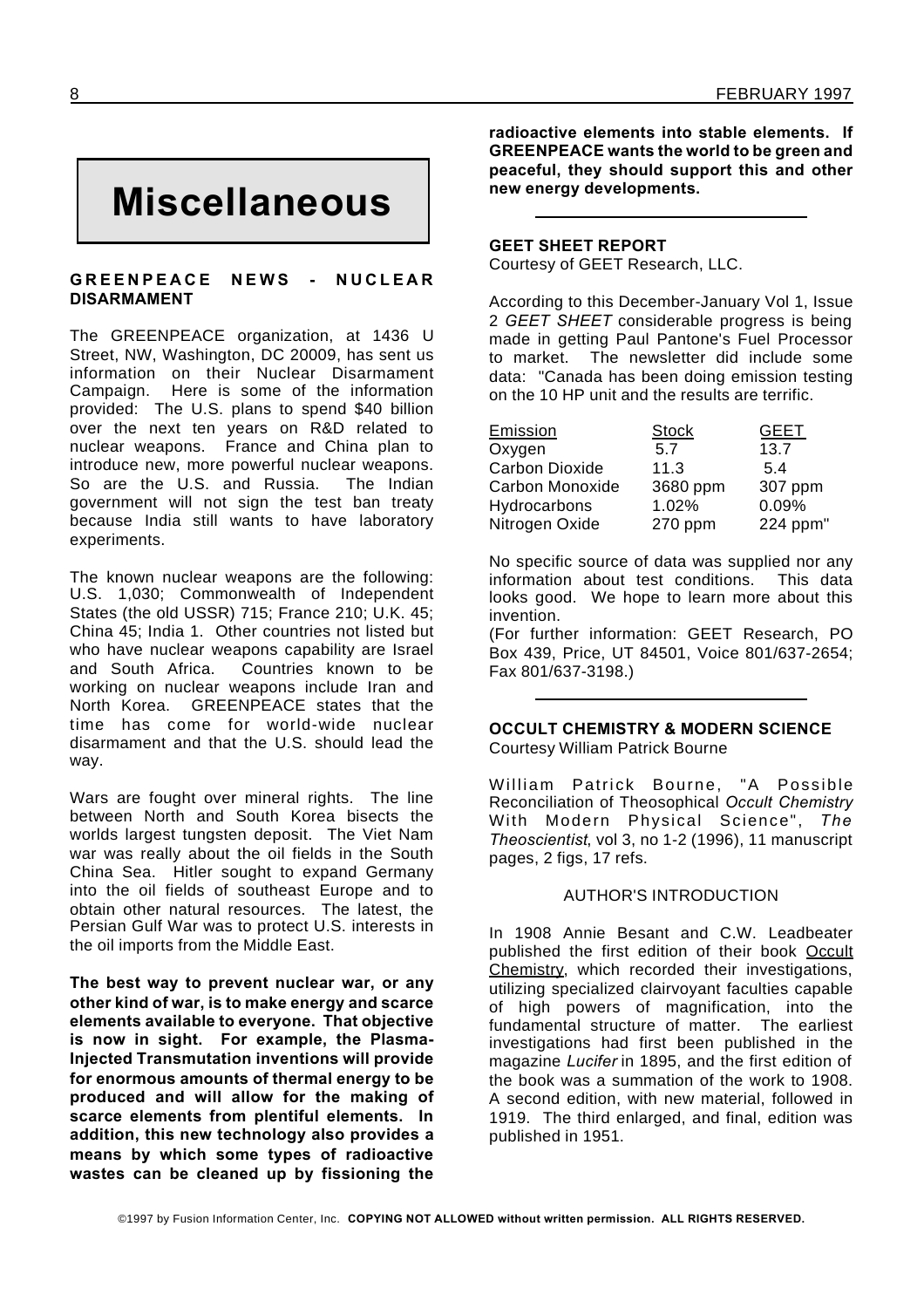The third edition contains transcripts of sessions in which Leadbeater attempted to directly perceive the electron, discovered by English physicist J.J. Thomson in 1897, as well as to discern the true nature of electromagnetism and the origin of the positive and negative charges on atomic and subatomic particles. Leadbeater died (1934) before he was able to complete this aspect of his work.

The book mainly deals with the structures of the elements, each atom being described and diagramed. Leadbeater and Besant began their investigations by observing the Hydrogen atom. Modern physical science says that the Hydrogen atom consists of a single proton surrounded by an orbiting electron. In 1911 British physicist Ernest Rutherford found that the mass of an atom is located in a small region called the nucleus, and discovered the proton in 1919 as the product of the disintegration of the nucleus. But when Leadbeater and Besant began their investigations there was no real notion of protons or neutrons (discovered in 1932), or the nature of the interior of the atom. They described the Hydrogen atom as composed of 18 smaller units, called "Anu" in the third edition of the book. Their descriptions of the elements are strictly in terms of the numbers and the configurations of these Anu. It is also not clear if they were observing the total atom, including the electron shells, or just the nucleus.

#### EDITOR'S COMMENTS

For those who are interested in the author's paper and do not have access to the publication, you may want to contact the author at 456 44th Street, #1, Oakland, CA 94609, or phone him at 510-655-5457, or email: wpb@sirius.com. The many years spent by Annie Besant and C.W. Leadbeater to study the structure of all of the available elements is a fascinating story. However, until the concept is accepted by Science that some humans can learn to perceive objects in the ultra-miniature size, this type of investigation will be deemed as not natural or as **supernatural** and, therefore, denied to the official study of science. Remember that much of the advancement of science has occured since there was an agreement to use only natural phenomena to explain experimental results. Assuming that there is **truth** in the supernatural, it is not an accepted part of the study of nature. However, the more we learn about nature, the more we extend the boundaries into the unknown, perhaps someday,

into parts of what today is considered to be the supernatural.

#### **ELECTRETS - WHY DON'T WE HEAR MORE?** By Hal Fox

We hear a lot about magnets, supermagnets (wherever they may be), electromagnets. Why don't we hear more about **ELECTRETS?** [For more information on Electrets see Ref 1, 2.] Just as a **MAGNET** (at least permanent magnets) can capture and hold a strong magnetic field, some materials can capture and hold an electric field these are called **ELECTRETS**.

The first **electret** was made by a Japanese scientist in the 1920s [1]. The first **electret device** was an electret microphone described in 1927 [3]. An electret can be made in several ways, depending on how the charge is placed into a dielectric material. The earliest electrets were made by heating a dielectric to a state where the dieletric material is subject to polarization by the application of a high-intensity electric potential or electrostatic field. For example, the earliest work was done with carnauba wax mixed with bee's wax, various plastics are now used.

#### References

[1] Bozena Hilczer & Jerzy Malecki, Electrets, Studies in Electrical and Electronic Engineering 14, Elsevier, 1986.

[2] J. Lewiner, D. Morisseau, C. Alquiè, Editors, 8th International Symposium on Electrets, IEEE, ISE-8, 7-9 Sept 1994, available from the IEEE Service Center, Single Publications Sales Dept., 445 Hoes Lane, Piscataway, NJ 08854, USA. Former International Symposia on Electrets were held in 1967, 1972, 1975, 1978, 1985, 1988, and 1991. The next symposium is scheduled for 1997.

[3] G.M. Sessler, "New Applications of Electrets", ISE-8 see ref. 2., pp 937-941, 4 figs, 36 refs.

#### **REPORT ON TWO CONFERENCES**

E.D. O'Brian, "The Pundit Curmudgeon - Thoughts Caused By Attending Two Conferences", *Borderlands*, vol 52, no 4, 4th Qtr 1996.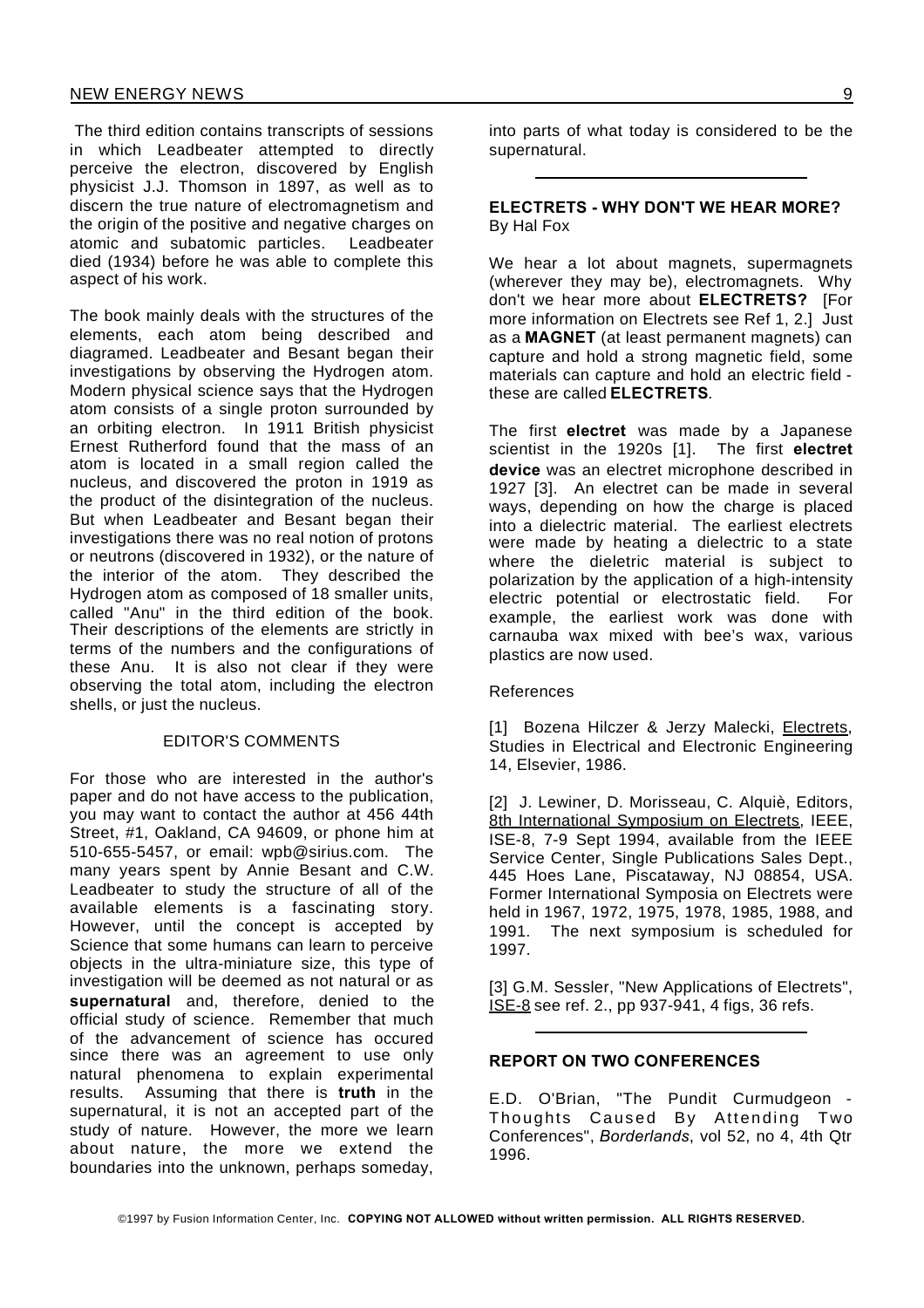#### EDITOR'S SUMMARY

The author attended the U.S. Psychotronics Association and the Tesla Society's 1996 conferences. For the energy-news, O'Brian tells us about Don Smith's presentation on a device for getting electric power from the ambient world which is reportedly now being funded by the Japanese. Information about this astounding development will supposedly surface early in 1997. No details. The author did mention cold fusion and the work by Mr. [sic] Patterson. No details. Lots of comment throughout the article about the influence of the government and the DOE with the flavor of some lurking entities that are going to keep us from getting new energy adopted.

Here is another view about who can stop new energy: **The Japanese import 90% of their energy. Any new energy device or system that the Japanese adopt and support will not be prevented from getting to the market place!** As Mark Goldes has stated, there is not any gorilla big enough to stop the commercialization of new energy systems or devices that really work and really have commercial potential. So let's stop parading the past to excuse some misinformed inventors who had an inadequate device and wants to blame their failure on some organization that is going to provide concrete boots for every successful new-energy inventor. If the energy conspiracy theory were true in the past, there is little evidence that it is true today. So lets stop beating a dead horsepower and unite to develop those inventions that work. There are several live and working devices and cold fusion and its fallout are among the living. [For more information get the Fall 1996 issue of the *Journal of New Energy* which is the proceedings of the second conference on Low-Energy Nuclear Reactions.]

**REVIEW OF** *INFINITE ENERGY*

vol 2, no 10, Sept./Oct. 1996.

#### **Radioactivity Reduction Patent Approved**

"CETI's Table-Top Research Nuclear Reactor for New Hydrogen Energy Studies Now Commercially Available," pp 11-12,by Mike Carrell who writes:

"That week, CETI's CEO James Reding stated that the company had leased some 40-plus kits

already at \$3,750.00/year each - about one-third of those kits being sold at the Washington meeting."

The patent title is:

"Systems in Electrolytic Cell and Method for Producing Heat and De-Activating Uranium and Thorium by Electrolysis."

"This patent describes a method by which radionuclides are inserted into a special matrix designed for radioactive elements, according to Reding and inventor Dr. Patterson. *Conservatively they have demonstrated the reduction by up to 50% of the radiation activity from uranium and thorium. The process takes only from 2 to 24 hours."*

"Attendees at the show ranged from doubtful to *"I knew there was something to it"* among the academics; the business people seemed more positive."

"Cravens said that in the radioactive remediation, the beads were removed and the target material substituted in another form, which I took to be granular."

"Review of the ICCF-6" by Jed Rothwell, *Infinite Energy*, vol 2, no 10, Sept./Oct., 1996, pp 13-21.

"Transcripts of Dr. Michael McKubre's Conference Summary - ICCF-6," *Infinite Energy*, vol 2, no 10, Sept./Oct., 1996, pp 25-26.

#### **Old United States Patent** issued 1897

Hilliary Eldridge, Daniel Johnson Clark, and Sylvain Blum of Galveston, TX.

"ELECTRICAL RETORT - Specification forming part of Letters Patent No. 603,058, dated April 26, 1898, application filed June 28, 1897, Serial No. 042,701. (No model)." pp 45-48 of *Infinite Energy*.

"Our invention related to electrical retorts for manufacturing hydrogen gas from water to be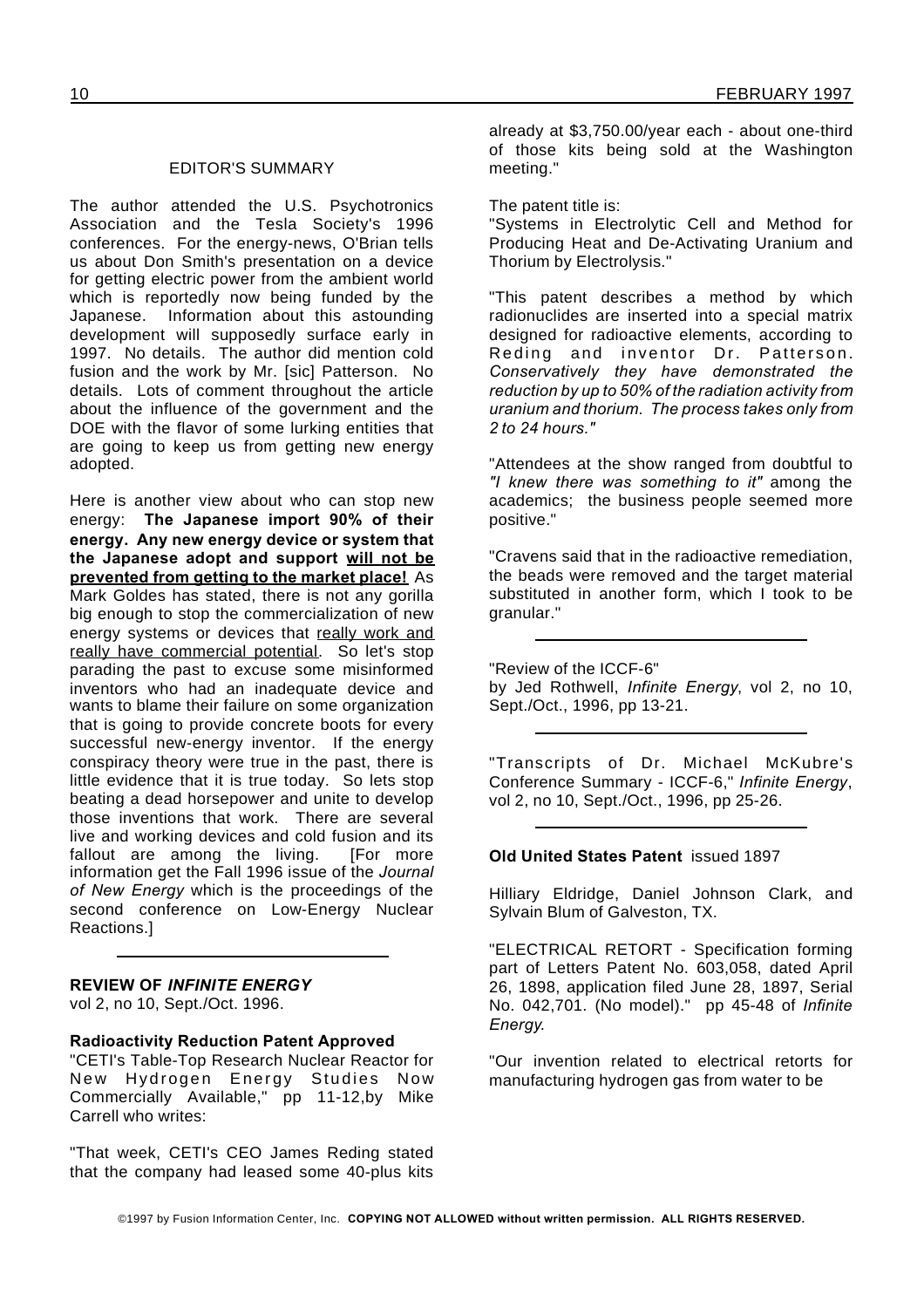utilized as a fuel for heating purposes. We construct the apparatus with electric appliances and with means for feeding water thereto, so as to produce an electric arc within a closed vessel containing a suitable quantity of water."

"The oxygen, freed by the decomposition of the water in the retort, unites or combines with the vaporized carbon evolved by the consumption of the anodes and cathodes of the retort and produces carbonic-acid gas."

Dr. Peter Graneau (Center for Electromagnetics Res., NE Univ., Boston, MA), **"Gaining Solar Energy from Ordinary Water,**" *Infinite Energy*, vol 2, no 10, Sept./Oct. 1996, pp 59-60, 11 refs, 1 fig.

#### AUTHORS' ABSTRACT

This paper deals with the liberation of intermolecular bonding energy stored between  $H<sub>2</sub>O$  molecules in liquid water at room temperature. This bonding energy derives from the thermal motion of vapor molecules in the atmosphere and is, therefore, largely solar energy. The conversion from kinetic (thermal) to potential (bonding) energy occurs in the process of condensation. Part of the bonding energy can be liberated with an electric arc current flowing through water. The current generates cold fog and mist droplets. Fractions of a gram of fine droplets created in microseconds have been found to explode violently. Pressure and kinetic energies freed by the explosion have been measured. Prospects are good for harnessing the internal water energy for electricity generation.

John O'M. Bockris (Texas A&M Univ., College Station, TX), "**Speculative Interpretation of Over-Unity Experiments Involving Water Electrolysis**," *Infinite Energy*, vol 2, no 10, Sept./Oct. 1996, pp 61-62, 18 refs.

#### AUTHOR'S ABSTRACT

The background to this paper is a number of papers reporting low temperature nuclear reactions outside the system Pd-D. These experiments (up to June, 1996) have been

summarized in the review by Bockris, Lin and Bush.

Comments on:

- 1) Experiments with Brown's Gas
- 2) Stanley Meyer
- 3) AquaFuel
- 4) Water Explosions Observed by Graneau and Graneau
- 5) Correas' Over-Unity Discharge Tubes

Possible Eventual Development to Energy **Sources** 

These remarks may be applied to futuristic concepts of the organization of States in which the computer-directed and automated factory has reached an asymptotic state of development. Thus, within a few generations, perhaps no more than one, most of our means of production will have little need for the employment of people. The needed energy and goods could be available if there is sufficient "free" energy, applied to automated systems. A high degree of recycling would be necessary.

Thus, Bockris and Dandipani have shown that average personal income in countries is related to the average energy per person available by an -shaped curve. 10kW averaged per person would bring an affluent (work-free) postindustrial society to the whole planet.

V.I. Vysotskii (Kiev Shevchenko Univ., Ukraine), A.A. Kornilova (Moscow State Univ., Moscow), I.I. Samoylenko (Gamaleya Inst. of Epidemiology and Microbiology, Moscow), "**Experimental Discovery and Investigation of the Phenomenon of Nuclear Transmutation of Isotopes in Growing Biological Cultures**," *Infinite Energy*, vol 2 no 10, Sept./Oct. 1996, pp 63-66, 3 refs, 3 figs, 1 table.

For the first time the experimental study of cold nuclear transmutation of isotopes was carried out in growing microbiological culture with controlled conditions of growth. With the help of Mossbauer effect the formation of  $Fe<sup>55</sup>$  in nutrient medium based on heavy water was observed. the possible mechanism of low-temperature nuclear transmutation is discussed.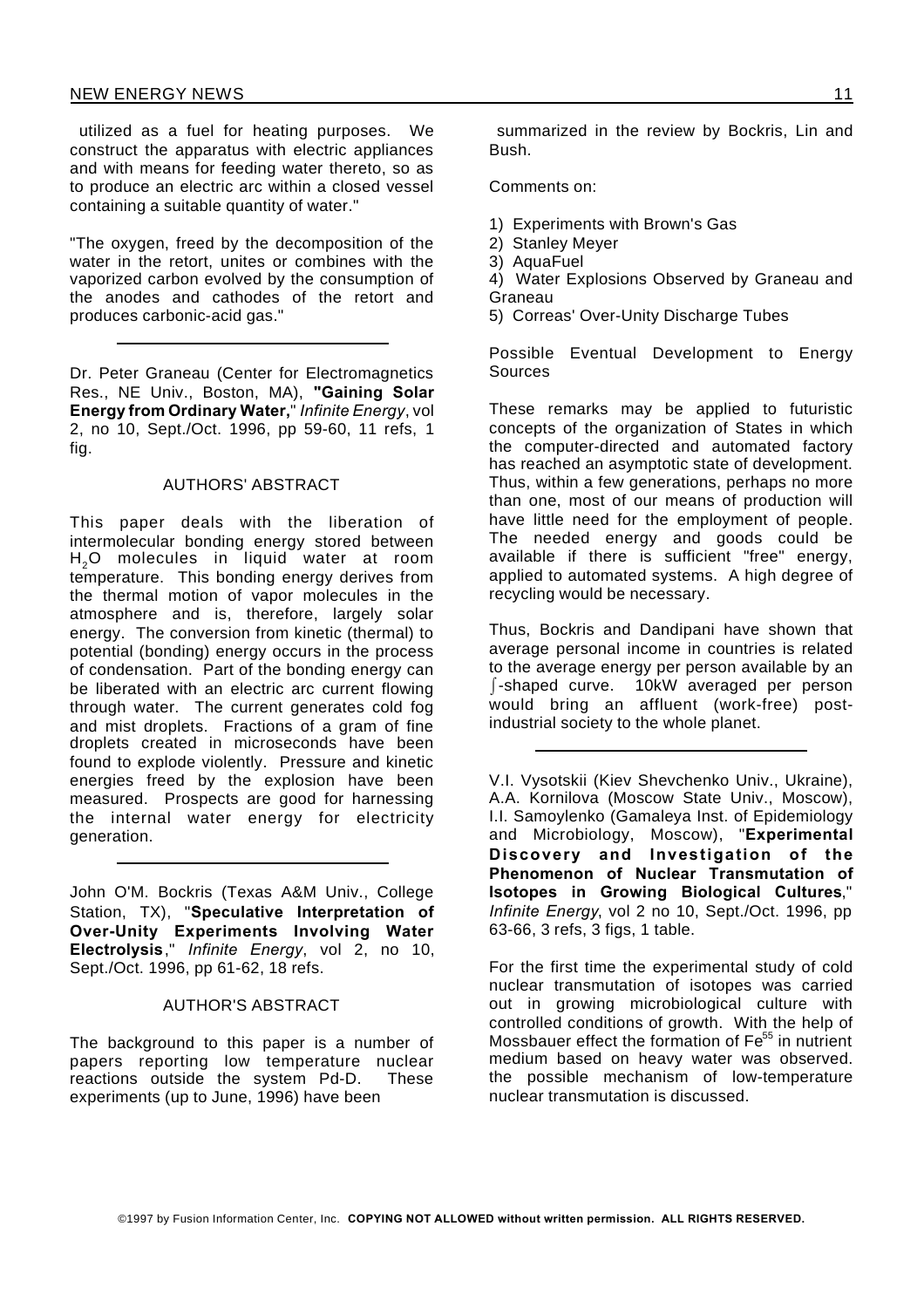mechanisms connected with formation of microcrack, accelerating plasma waves and similar processes can take place in a liquid nutrient medium. It is also evident that tunneling quantum processes can't provide a great probability of nuclear transmutation. We assume that the most effective action in this case would be the one provided by the mechanism suggested in "Conditions and Mechanism of Nonbarrier Double-Particle Fusion in Potential Pit in Crystal," which is capable of providing a short-term elimination of the Coulomb barrier of the pair reaction in micro-potential hole with the structure that is close to parabolic.

Michael C. Nicolaou (Scientific Consultant in Thermoelectrics, Norwood, MA), "**The Goldsmid-Grigorov Accomplishment: A Major Breakthrough in Thermoelectrics**," *Infinite Energy*, vol 2, no 10, Sept./Oct., 1996, pp 67-69, 10 refs.

"Should there be a break\through in thermoelectric energy conversion, it will outdo superconductivity in both technological significance, as well as market volume worldwide, by several orders of magnitude."

"When Dr. Goldsmid published his historic paper of 1988, the high critical temperature, or room temperature superconductors, were still not available - they were unknown - yet he had the courage to put forth his ideas, regardless of the difficulties he was facing. It was nothing less<br>than a stroke of genius. Dr. Grigorov's than a stroke of genius. experimental results likewise definitively proved that his superconducting polymer is the right material for the manufacture of passive thermoelectric branches."

"As to the technological significance of the eventual discovery of new material for thermoelectric energy conversion having a figure of merit as indicated above or even high, we note the preface to the pioneering book on Thermoelectricity. The book states that an eventual breakthrough in thermoelectricity will probably prove more significant to the future development of science and technology than the Bardeen-Shockley-Brattain invention of the transistor in 1949. These were Paul Egli's prophetic words in 1960, and they are much truer today, than they were 36 years ago."

*Infinite Energy* BRIEFS

### **"Magnetic Supermotor/Generator in Arizona?**"

Galtech Semiconductor Materials Corporation of Mesa, Arizona is working on a magnetic motor and power source. *Infinite Energy* has contacted CEO Russ Chapman of Galtech, who confirms that the company has a working prototype of an ultra-performance motor and motor/generator.

Company engineer, David Porter, has been working on the devices for which patents have been sought - the applications are filed. A concept called "magnetic compression," is the basis for their technology. *Infinite Energy* has seen the Galtech device demonstrated in a video tape. but measurements supporting the claims for the motor/generator have not yet been provided. It is clear they are using sophisticated .<br>test equipment to monitor power, but whether this is being done correctly cannot be determined from the video.

#### **How this new technology works**

The design features a magnetically suspended, flywheel-like rotor that contains ultra-powerful, Neodymium permanent magnets. the flywheel rotates inside a series of coils placed in a circular pattern. The fields of these internal magnets interlock and rotate with the fields of magnets rotating on the exterior faces of the coils. This arrangement provides complete flux penetration of the coils, and levitation of the internal ring, which acts as a flywheel, storing energy. All moving parts ride on magnetic fields, creating a nearly frictionless condition. This process results in a generator that produces impressive amounts of power output without the drag associated with iron coil designs.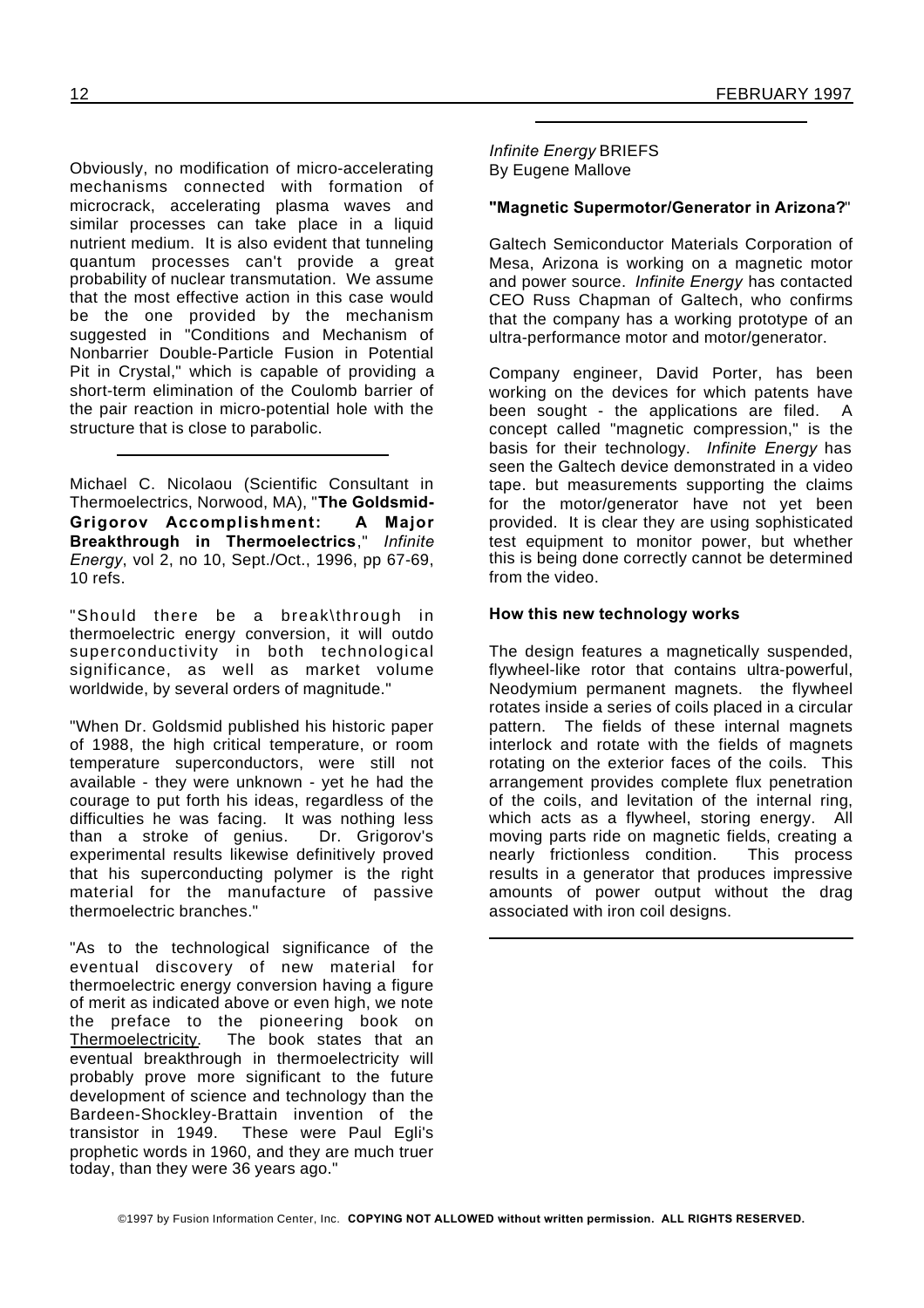#### **NEW EXPERIMENTS ON GRAVITY REDUCTION**

Replication of the Podkletnow's gravity-reduction reported achieved by an Ohio researcher. In a report on the Internet under sci.physics, A small YBCO superconductor was used at liquid nitrogen temperatures in conjunction with a strong NdFeB magnet to induce a supercurrent. A balance pan was reduced by about 5% of the pan's weight when an AC field generator was operating. You can direct comments to grav@td.com if you are interested in replicating the experiment. Courtesy of Troy Dawson (td@twics.com) and Dr. Samuel Faile.

Orvin E. Wagner, "**All Pervading Waves Suggest Universal Control and Communication**,"*Frontier Perspectives*, vol 6, no 1, pp 41-47, 2 figs, 13 refs.

Wagner tells about the discovery of W-waves (first found in live wood). He describes a gravity experiment as follows: "Using small accelerometers in small holes in vertical tree trunks, I found a large reduction in the gravitational field when sap was flowing. I also hung weights in holes in slightly leaning trees with weight los indicated during sap flow periods. These effects indicate that forces are present that cancel gravity to facilitate sap flow." It appears that it is difficult to invent something that nature hasn't already invented and is using. If you like antigravity, become friends with your nearest tree.

#### **EMPTY SPACE AND CASIMIR FORCE**

Courtesy of Dr. Samuel Faile

Charles Seife, "Quantum Mechanics. The Subtle Pull of Emptiness", *Science*, vol 275, 10 Jan 1997, pg 158.

Steven Lamoreaux of Los Alamos National Laboratory has measured the pull of the Casimir force. The result is a value of less than 1 billionth of a newton (a newton is a force of a kilogram meter per sec per sec) which agrees within 5% with theory. The interpretation is that the force is the result of zero-point fluctuation in the electric field due to the seething activity of the vacuum. The experimental results are used to justify the quantum mechanic's view of the vacuum (Max Planck and Werner Heisenberg's work in the 1920s). An alternative interpretation of the Casimir force would be more in accord with Dr. Hal Puthoff and others who have shown that space is full of energy and that such energy can be tapped.

**BURNING THE MIDNIGHT (& DAYLIGHT) OIL** Courtesy of Gordon B. Moody

Gordon B. Moody is editor/publisher of *Global Energy Outlook*. In vol 2, no 1, January 1997, Gordon reports on the latest production and consumption of oil. The US will import an additional 300,000 barrels of crude oil **per day in 1997 as contrast to 1996.** Net imports will average 8.9 million barrels a day in 1997 compared to 6.5 million barrels of domestic oil production. The U.S. consumes more than 25 percent of the entire world's oil production. With increasing demand for fossil fuels from emerging countries such as China, the price of oil is expected to remain strong. However, for the U.S. the Alaska oil production is decreasing but the Gulf of Mexico oil production is increasing but not sufficient to meet U.S. increasing demands for oil.

#### EDITOR'S COMMENTS

At a cost of \$22 a barrel for oil, the U.S. imports add up to \$195.8 million per day that the U.S. pays out to foreigners for just this one form of energy. With the projected cost of clean, unlimited energy estimated at about one-third the cost of oil-produced energy, it is time that some of the potential new-energy sources were more adequately funded. Thermal energy from Plasma-Injected low-energy nuclear reactions appears to have the potential for greatly reducing the U.S. dependency on imported oil, gas, and coal. **It is past time for a wake-up call to the American sleeping corporate giant that can outinvent, out-produce, and out-manage any other groups in the world -** when they are convinced that the technology is real and can solve problems.

Global Energy Outlook 1828 Southpark Arlington, TX 76013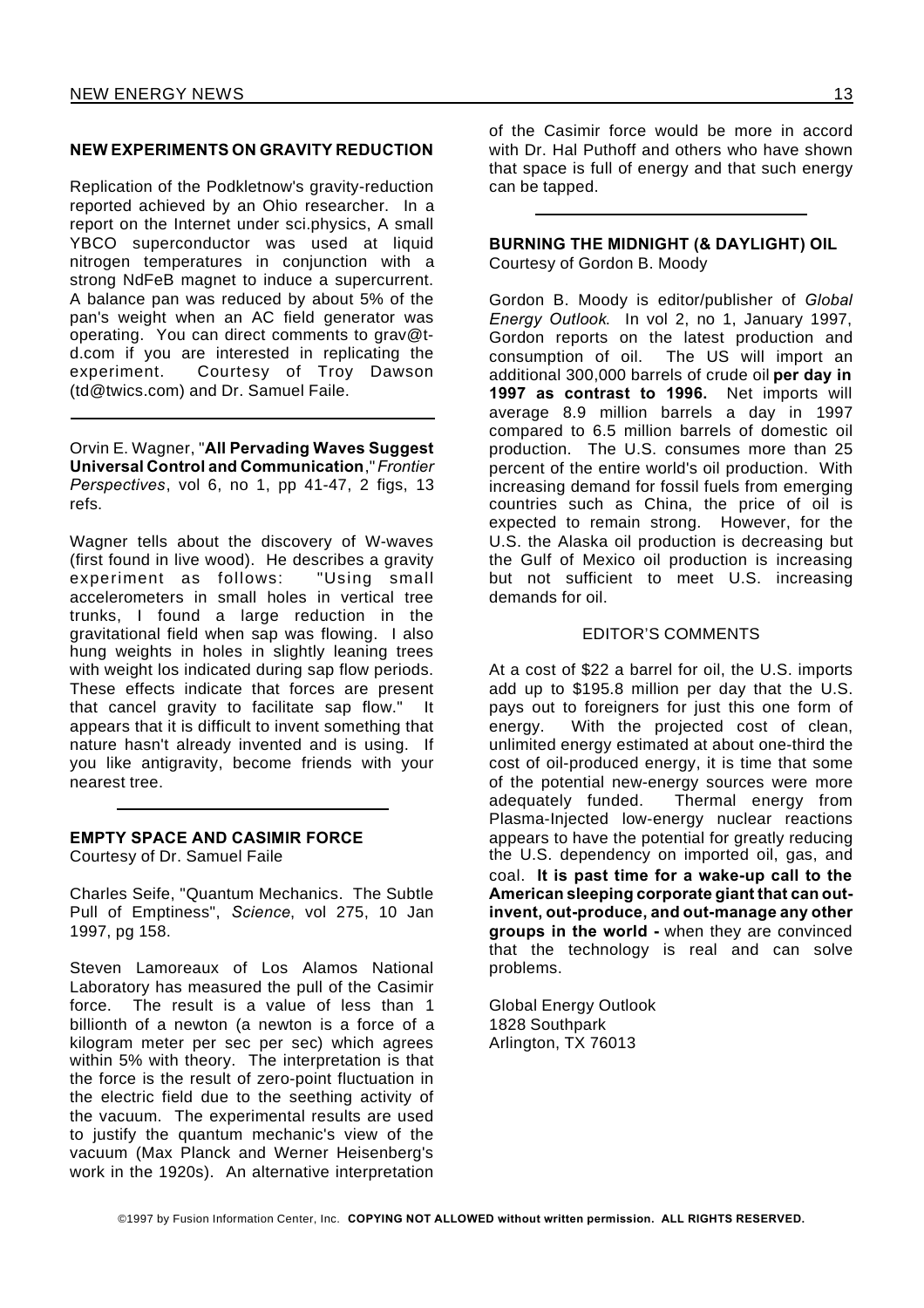# **LETTERS**

Dennis Lee and Better World Technology are planning to install 50,000 "free electric" units in homes.

Letter dated Dec. 20, 1996

Dear prospective "Free Electricity Machine Recipient,

We are writing to inform you of the schedule as it currently is being planned. I am sure you realize that to put 50,000 "free electric" units on homes is an expensive and difficult proposition.

"We are in the process of obtaining a 500 million dollar loan for the purpose of putting the units on homes across the country to establish the beginnings of the National Tesla Electric Company."

"We will always own the free electric machine! It will be put on your home with your permission to produce electricity for **us** to sell, however, and to whomever we wish. You will be given an allowance of a portion of the electricity produced. Your liberal allowance will be sufficient to supply the needs of your family, and *there will be no charge for the electricity you use*"

Letter from Gregory Hodowanec Dated Jan. 3, 1996

Dear Hal,

I received the Dec. issue of *NEN* on this date in mint condition. It thought for a while it might have been lost in the Christmas mail. It is always a pleasure to read.

Enclosed is a copy of the original release of some 2-D observations of the Universe using gravity signal detections coupled to a Rustrak chart recorder. The Note is pretty much selfexplanatory as of the date of release to my colleagues. You may have already received a copy (I am not sure since the original was misplaced and only recently found again). This may be of personal interest to you.

The reason for its re-release is that recently world-wide weather conditions are again most unusual. During the past two months, I had been running FW Circuit 300B with the Rustrak and 'looking' for possible unusual responses at our location here which could possibly relate to these weather conditions. **As you may know, I observed our Galaxy's 'rebirth' as a new deep black hole in December 1986 and then its 'demise' in a violent explosion in 1991.** These events were speculated to have resulted in much 'instabilities' in our Galaxy and thus could have been responsible for the 'strange' weather patterns since that time. I am unable to 'look' at fast scans with the Esterline-Angus recorder since I no longer have chart paper for that unit. However, I have plenty of Rustrak chart paper (old, but useful) which I run at  $\frac{1}{2}$ " per hour so that I can get plenty of scans in - weeks at a time - the system runs unattended - requiring only dating daily.

These recent scans are showing up some 'new' very massive structures in our Galaxy in the Orion, Cygnus, and Bootes regimes. These structures take 15-25 minutes to scan so that they are relatively close-in. They appear to be rapidly expanding and thus could be a good source of 'gravity winds,' which could affect our jet stream patterns and thus our weather.

It is a bit sad for me that we could not interest the amateur astronomers (specially the professionals) in this simple technique. It is a new window to our universe (in real time) and with higher sampling rates and computer data storage it could provide for a highly detained 'look' at our Universe. Perhaps with the continued 'strange' weather (and no conventional explanation for it) we might get more interest. We may even be 'seeing' the very early stages of a new ice age!

Best Regards to all at *NEN* **Sincerely** Greg

#### **A GREETING & A CHALLENGE**

Extracted from Francisco J. Muller's letter to N.P.A. Members and Related Intellectual Friends.

Certainly the approaching third millennium "deserves" some [hope for change] ... To me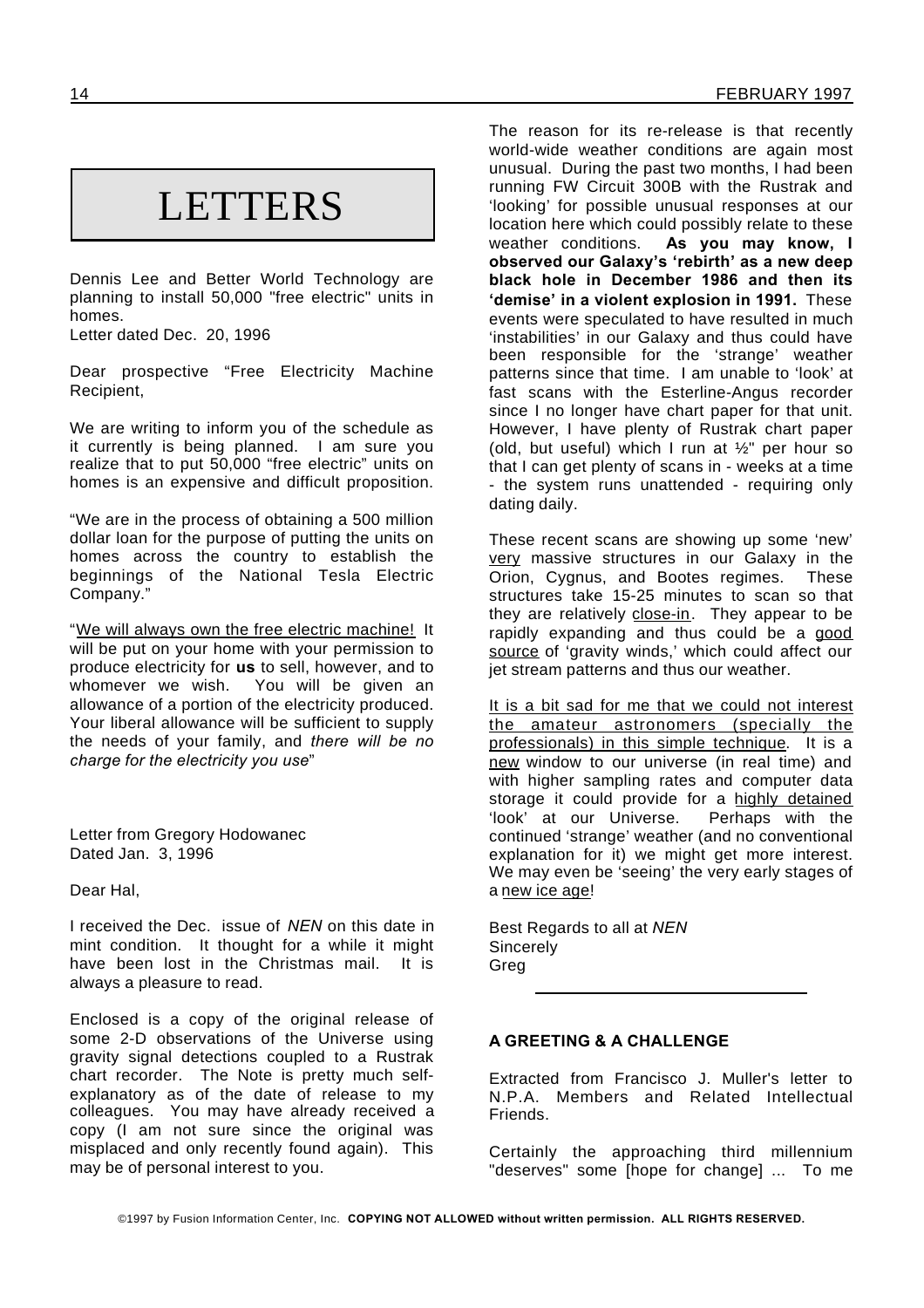one of the greatest tasks of historians of Science in the 21st Century is ... to explain how was it possible that a complete century of the best brains and talents in the physical sciences went so much astray with the philosophical absurdities: the scientific ambiguities and the logical irrationalities of 20th Century physics as a whole. ... Classical Physics was in a crisis at the end of the 19th Century. It needed a Revolution. But the Einsteinian revolution was the wrong kind of revolution: it made things worse. Einstein simply did not know how to "fix Newton." He even made worse the "Newtonian" philosophical errors like believing that "Time" flows of itself, without any change occurring in the Universe. Einstein "relativizes" only the measurement of Time, but he "absolutizes" the "nature" of Time by making it a substantive reality in phrases like **time dilation** (the same with Space and **space contraction**) and then multiplying these "substantialized (and hence absolute) times," breaking the dynamical unity of the universe, (making it, indeed, a pluri-verse not a uni-verse, which is the first step to chaos).

So here is the crucial choice we have to make:

Either: 1 - to continue with the "inertialistic," " postulational" approach of current mathematical-Physics, or

2 - aspire to a "new freedom," a new "dimension" of thought. One that goes beyond Einstein... and beyond Newton!!!... in the search for a truly casual explanation of Nature's most hidden motions, changes and ... secrets.

#### **ENERGY-EFFICIENCY DAY, MARCH 6, 1997**

*NEN* has received information from Austria about the World Energy Efficiency Day to be held on March 6, 1997 in Wels, Austria. Speakers from five continents will give papers under the following headings:

**Energy Efficiency - the gateway to our future.**

**Local and regional strategies for energy efficiency.**

#### **Energy efficiency in industry. Energy efficiency in buildings.**

Only one paper has any hint in the title of any type of alternative energy sources: "Job Creation Through Energy Efficiency and Renewable Energy Sources," by Michel Miller, European Trade Union Confederation, Brussels, Belgium.

In these days, when we are beginning to commercialize new energy sources, this conference would be equivalent to calling a conference on conservation of whale oil just before the discovery and wide-spread use of natural gas and "coal-oil" for lighting the lamps of America and Europe. In fairness, the editorial introduction to the conference does mention, "Energy efficiency and renewable energy sources are important factors in assuring our future economic development." If there is an *NEN* reader who would like to donate the basic costs, we will send 300 copies of a "special edition" of *New Energy News* to be handed out at the conference. The cost would be about \$300 for paper and air mail.

For further information about this meeting the fax number is +44-732-6584-4383

*Meetings*

### **INTERNATIONAL SYMPOSIUM ON NEW ENERGY**

Memorial Day Weekend May 23-26, 1997 Marriott Denver Tech Center Call for information on presenting papers.

Registration fees: \$150 through March 15, 1997, \$180 until May 22, \$200 at the door. \$75/day, \$45/half-day.

216 Commerce Drive #4, Fort Collins, CO 80524 Phone 970-482-3731, Fax 970-482-3120 Website: www.acad4newenergy.com Cust. Service: csrep@acad4newenergy.com

Marriott Denver Tech Center: Reservations 800-228-9290 or 303-779-1100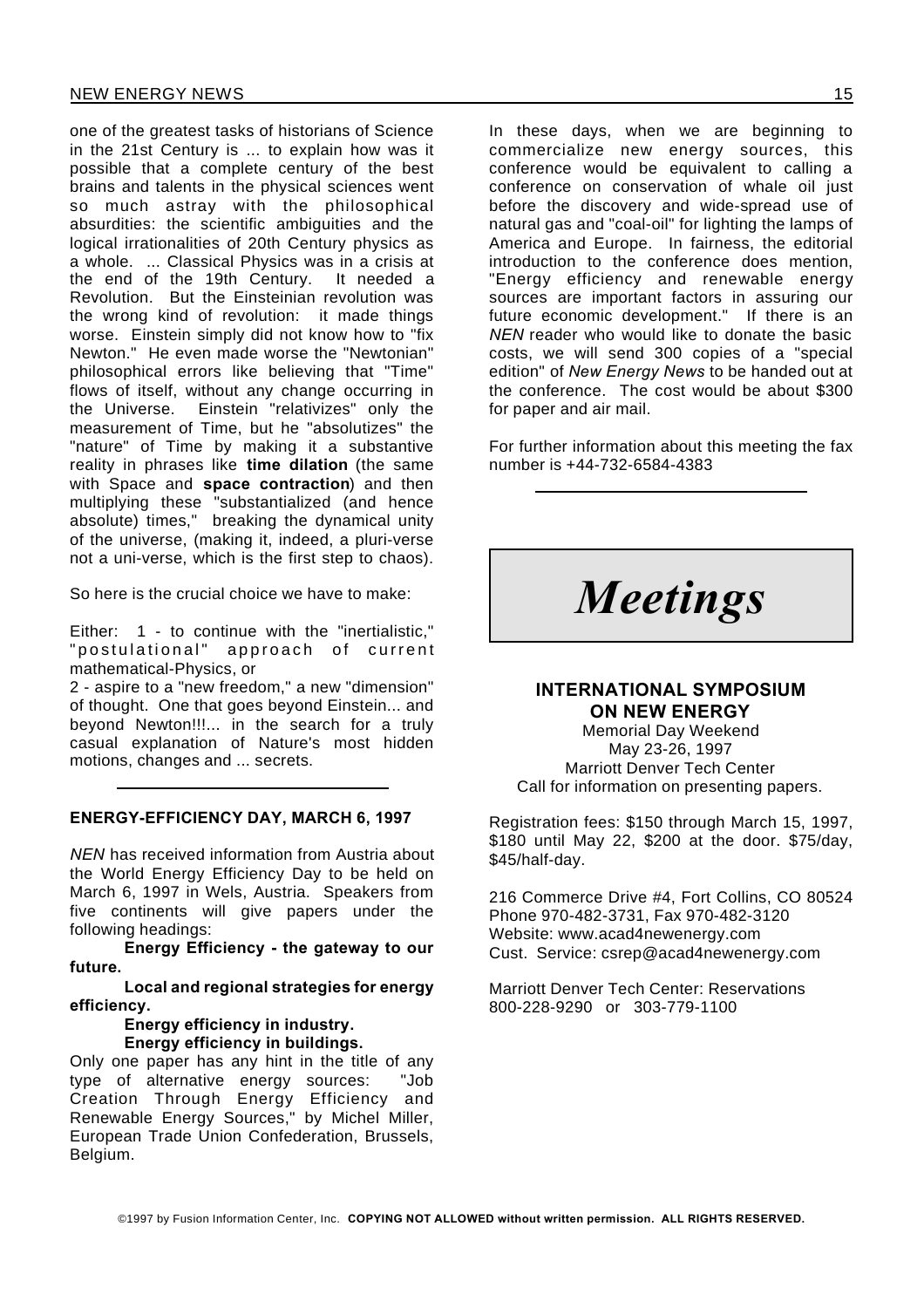Intersociety Energy Conversion Engineering **Conference IECEC - 1997** July 27 to August 1, 1997

Hilton Hawaiian Village, Honolulu, HI

Abstracts in the area of "Innovative Concepts – Cold Fusion" and other Advanced Energy Conversion Technology areas are being accepted until January 17, 1997. Draft papers due March 1997, and Final papers are due in May 1997.

Submitting abstracts – more information available at:

http://members.aol.com/busassist/IECEC97.H TM

or mail 4 copies of your abstract to: Eileen M. Grady IECEC-97 Program Office Business Assistants 16216 Frederick Road at Comfort Inn Shady Grove Gaithersburg, MD 20877

or Email to: <br />busassist@aol.com> for more information.

#### **THE 17TH IEEE/NPSS SYMPOSIUM ON FUSION ENGINEERING** SOFE'97 OCTOBER 6-10, 1997

The Bahia Resort Hotel on Mission Bay San Diego, California

Sessions will include the following topics: Next-Generation Devices Fusion Power Plant Design Divertor Technology & Systems First-Wall & Blanket Tech. & Systems Plasma Heating, Current Drive & Fueling Laser & Ion-Beam Drivers for Inertial Fusion Target Chamber Tech. & Systems Materials Engineering / Remote Handling Instrumentation, Diagnostics, Date Conversion Vacuum Systems / Tritium Systems Safety and Environmental Studies

**Authors will be invited to submit 400-word abstracts.**

**Deadline for Abstracts**: May 2, 1997 **Notification of Authors**: June 6, 1997 **Registration Deadline**: Aug. 29, 1997 To receive further information contact: Allisa Becker SOFE'97 Symposium Secretary Fusion Energy Research Program Univ. of CA, San Diego LaJolla, CA 92093-0417 phone: 619-534-2983 fax: 619-534-7716 web site: http://aries.ucsd.edu/SOFE97

# Commercial Column

The following companies (listed alphabetically) are commercializing cold fusion or other enhanced energy devices:

#### **COMPANY**: PRODUCT

**American Pure Fusion Engineering and Supply**: Information and trouble-shooting for the fusion research and development industry. Developing "Fullerene Fusion Fuel™." Salem, Oregon. The president, Warren Cooley, can be reached at 1-800- .<br>789-7109 or 503-585-6746. Email to: Coolwar@aol.com

**CAI, Inc., CAI has acquired rights to develop and produce a new-type of thermal power based on the controlled production of clean nuclear reactions from micro-miniature tokamaks (provided by nature). Contact through FIC, Voice 801-583-6232, Fax 801- 583-2963.** Note: CAI and FIC have agreed to merge.

**CETI** (Clean Energy Technologies, Inc.): Developers of the Patterson Power Cell™. Dallas, Texas. Voice 214-982-8340, FAX 214-982-8349.

**Clustron Sciences Corp.**: New energy research consulting and information. Contact: Ron Brightsen, 703-476-8731.

**ENECO**: Portfolio of intellectual property including over thirty patents issued or pending in cold nuclear fusion and other enhanced energy devices. Salt Lake City, Utah. Contact Fred Jaeger, Voice 801-583- 2000, Fax 801-583-6245.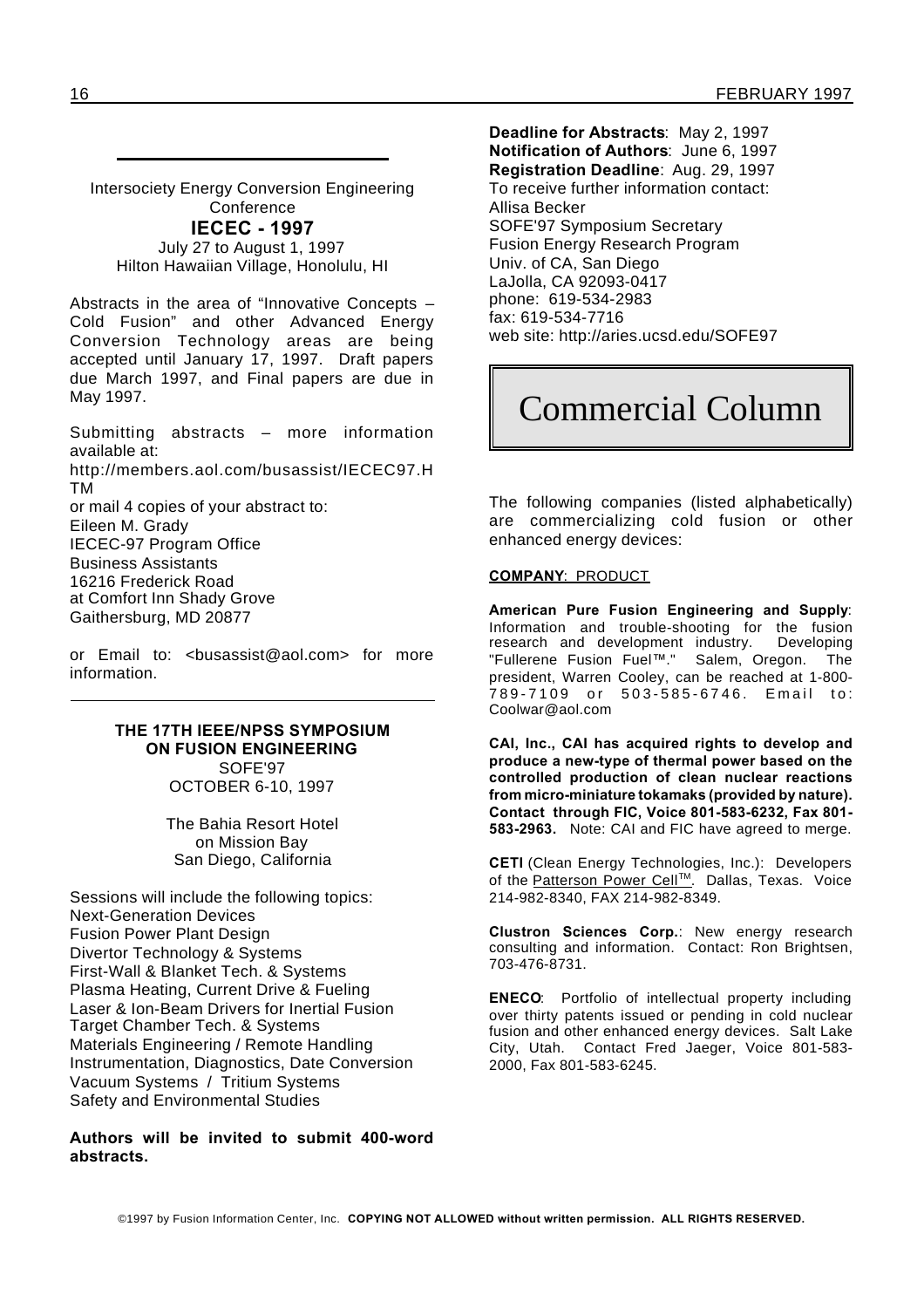**E-Quest Sciences:** Exploring The Micro-Fusion<sup>™</sup> process. Seeking qualified research partners for their sonoluminesence program. Contact Russ George, FAX 415-851-8489.

**Fusion Information Center (FIC): Research and development of new energy systems. The world's most complete resource depository for cold fusion research information, as well as other new energy research including zero-point energy; space energy research; electronic, electromagnetic, and mechanical over unity devices and transmutation. We are the publishers for** *Fusion Facts, New Energy News***, and** *the Journal of New Energy.* **Voice 801- 583-6232, Fax 801-583-2963. Contact Hal Fox.** Note: FIC and CAI have agreed to merge.

**Holotec AG**: Clean Energy Technology, contact André Waser, Gen. Mgr., Bireggstrasse 14, CH-6003, Luzern, Switzerland. Phone 011 41-41 360 4485, or Fax 011 41-41 360 4486.

**Hydro Dynamics, Inc**.: Hydrosonic Pump, heatproducing systems using electrical input with thermal efficiencies of 110 to 125 percent. Rome, Georgia. Contact James Griggs, Voice 706-234-4111 Fax 706- 234-0702.

**JET Energy Technology, Inc.**: Design and manufacture of  $\pi$ -electrode systems, calorimeters, and associated equipment and systems. Consulting regarding radiation, materials, and other scientific and engineering issues. Weston, MA. Contact Dr. Mitchell Swartz, Voice 617-237-3625. Fax 617-237-3625.

**Labofex, Experimental and Applied Plasma Physics**: R&D of PAGD (Pulsed Abnormal Glow Discharge) plasma technology. Applications under development include protable power supplies, electric vehicles and autonomous housing. Licensing. Ontario, Canada. Contact Dr. Paulo N. Correa. Tel 905-660-1040 Fax 905-738-8427

**Magnetic Power Inc.**: Solid-state, heat to electric transducers, for temperatures up to 300°F (low energy nuclear reactions, waste heat, etc.) featuring Ultraconductors<sup>tm</sup> under development by ROOTS, a subsidiary. Sebastopol, CA. Contact Mark Goldes, voice 707-829-9391, Fax 707-829-1002.

**Nova Resources Group, Inc**.: Design and manufacture ETC (Electrolytic Thermal Cell); EG (commercial power cogeneration module); and IE (integrated electrolytic system). Denver, CO. Call Chip Ransford, Phone 303-433-5582.

**UV Enhanced Ultrasound**: Cold Fusion Principle being used for an ultrasonic water purifier. Hong Kong. FAX 852-2338-3057.

**"YUSMAR"- Scientific-Commercial Company:** manufacture, licensing, research and development of<br>water-based generators: thermal (5 sizes). water-based generators: electrothermal (up to 2 MW), and 'quantum' types. President: Dr. Yuri S. Potapov, 277012 Kishinev, Moldova. Phone and Fax 011-3732-233318.

**Zenergy Corporation**: Founded in 1996 to facilitate the introduction of commercially viable energy alternatives. 390 South Robins Way, Chandler, AZ 85225. Contact Reed Huish: 602-814-7865, Fax 602- 821-0967, e-mail: info@zenergy.com

Note: The Fusion Information Center has been acting as an information source to many of these companies. We expect to augment our international service to provide contacts, information, and business opportunities to companies considering an entry into the enhanced energy market.

#### **INFORMATION SOURCES**

Academy for New Energy (ANE) is a subsidiary organization to the International Association for New Science, which has specific goals directed toward the field of alternative and "New" energy research. 1304 S. College Ave., Fort Collins, CO 80524. Tel. 970- 482-3731

*ANE Newsletter*, quarterly publication of ANE, providing an open forum for discussion, and disseminating newsworthy and inspirational information on invention and new energy. Edited by Robert Emmerich.

*Advanced Energy Network Newsletter*, quarterly, a reprint of articles and papers from other energy publications, with book reviews and worldwide conference list. Advanced Energy Network, P.O. Box 691, Rondebosch 7700 Capetown, Rep. South Africa.

*Cold Fusion*, monthly newsletter, edited by Wayne Green, 70 Route 202N, Petersborough, NH 03458.

*Cold Fusion Times,* quarterly newsletter published by Dr. Mitchell Swartz, P.O. Box 81135, Wellesley Hills M A 0 2 1 8 1. H o m e P a g e : http://world.std.com/~mica/cft.html

*Cycles*, a R&D newsletter, published by Dieter Soegemeier, Editor, GPO Box 269, Brisbane, QLD.4001, Australia. Phone/Fax: +61 (0)7 3809 3257.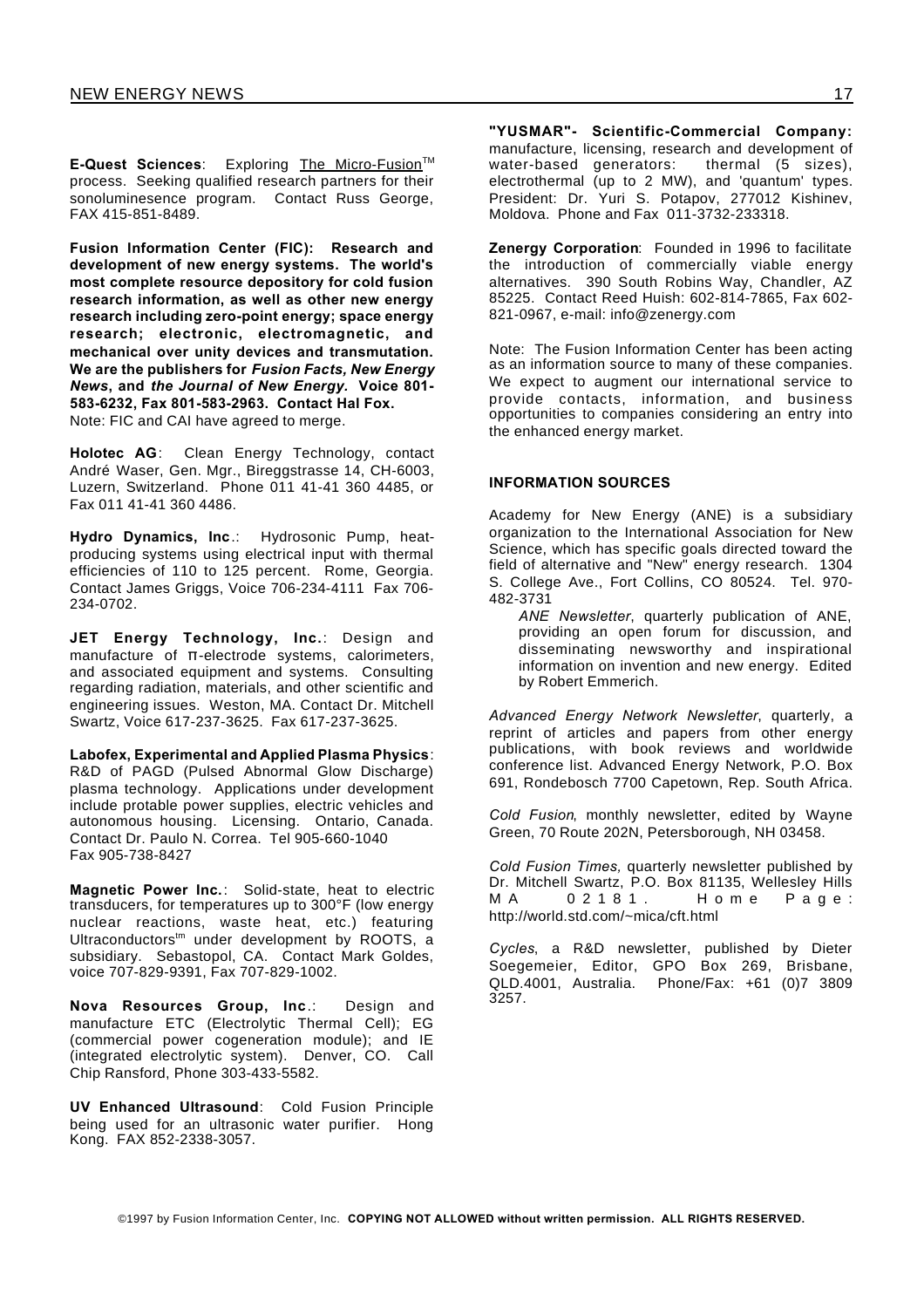*Electric Spacecraft Journal*, quarterly, edited by Charles A. Yost, 73 Sunlight Drive, Leicester, NC 28748.

*Electrifying Times*, 3/year magazine, covers electric vehicles extensively, magnetic motors, and battery development. 63600 Deschutes Market Rd, Bend, OR 97701 541-388-1908, Fax 541-388-2750, E-mail <etimes@teleport.com> www.teleport.com/~etimes/

*Fusion Facts* **monthly newsletter. Salt Lake City, UT. 801-583-6232, also publishes Cold Fusion Impact and Cold Fusion Source Book. Plans on-line database access. Final issue Dec. 1996, but will continue to publish abstracts in JNE.**

*Fusion Technology,* Journal of the American Nuclear Society, edited by Dr. George Miley, publishes some papers on cold nuclear fusion. 555 N. Kensington Ave., La Grange Park, IL 60525.

*Infinite Energy,* new bi-monthly newsletter edited by Dr. Eugene Mallove (author of **Fire from Ice**), P.O. Box 2816, Concord, NH 03302-2816. Voice: 603-228- 4516. Fax: 603-224-5975 E-mail 76570.2270@compuserve.com

**Institute for New Energy (INE), organization to promote and help find funding for new energy research. Home Page: www.padrak.com/ine/ contains many important scientific papers and current reports on all areas of research.**

**E-mail: ine@padrak.com Salt Lake City, Utah. Voice 801-583-6232, Fax 801-583-2963.**

*New Energy News* **monthly newsletter for INE, highlighting the research and development in the worldwide new energy arena. Edited by Hal Fox.**

*Journal of New Energy* **(JNE), quarterly, presenting papers representing the new areas of energy research, leading-edge ideas in the development of new energy technology, and the theories behind them. Published by the Fusion Information Center, Inc. Editor: Hal Fox.**

KeelyNet BBS - Science and health oriented information exchange that specializes in nonstandard research, much of it on new energy. Jerry Decker, 214-324-3501 Internet: www.keelynet.com E-mail: jdecker@keelynet.com

*Planetary Association for Clean Energy Newsletter*, quarterly, edited by Dr. Andrew Michrowski. 100 Bronson Ave, # 1001, Ottawa, Ontario K1R 6G8, Canada. Web page: http://energie.keng.de/~pace

Now available: *Clean Energy Review*, a technical and scientific discussion on nuclear fuel wastes

disposal. Discusses transmutation as one possible solution. \$5 U.S. and Canadian, \$7.50 other countries.

*Space Energy Journal*, quarterly, edited by Jim Kettner & Don Kelly, P.O. Box 1136, Clearwater, FL 34617- 1136.

The above list of commercial and information sources will be growing. New listings will be added as information is received. Send information to *NEN*, P.O. Box 58639, Salt Lake City, UT, 84158.

For further technical information get the Winter 1996-7 issue of *The Journal of New Energy*, which includes the following papers:

**"Characteristics of High-Density Charge Clusters: A Theoretical Model,**" Shang-Xian Jin and Hal Fox.

**"Nuclear Transmutation in Cold Fusion Experiments,"** Hideo Kozima, Masahiro Nomura, Katsuhiko Hiroe and Masayuki Ohta.

**"Hydrogen Redistribution by Catastrophic Desorption in Select Transition Metals**," Mitchell R. Swartz.

**"Excess Heat Measurement in Gas-Loading D/Pd System,"** Xing Zhong Li et al.

**"Nuclear Reaction Calused by Electrolysis in Light and Heavy Water Solutions,"** Reiko Notoya, Toshiyuki Ohnishi and Yohichi Noya.

**"A New Approach Towards Fusion Energy with No Strong Nuclear Radiation,"** Xing Zhong Li.

**"Carbon Production on Palladium Point Electrode with Neutron Burst Under DC Glow Discharge in Pressurized Deuterium Gas,"** H. Yamada, H. Nonaka, A. Dohi, H. Hirahara, T. Fujiwara, X. Li and A. Chiba.

**"Experimental Evidence Favoring Brightsen's Nucleon Cluster Model,"** Robert W. Bass.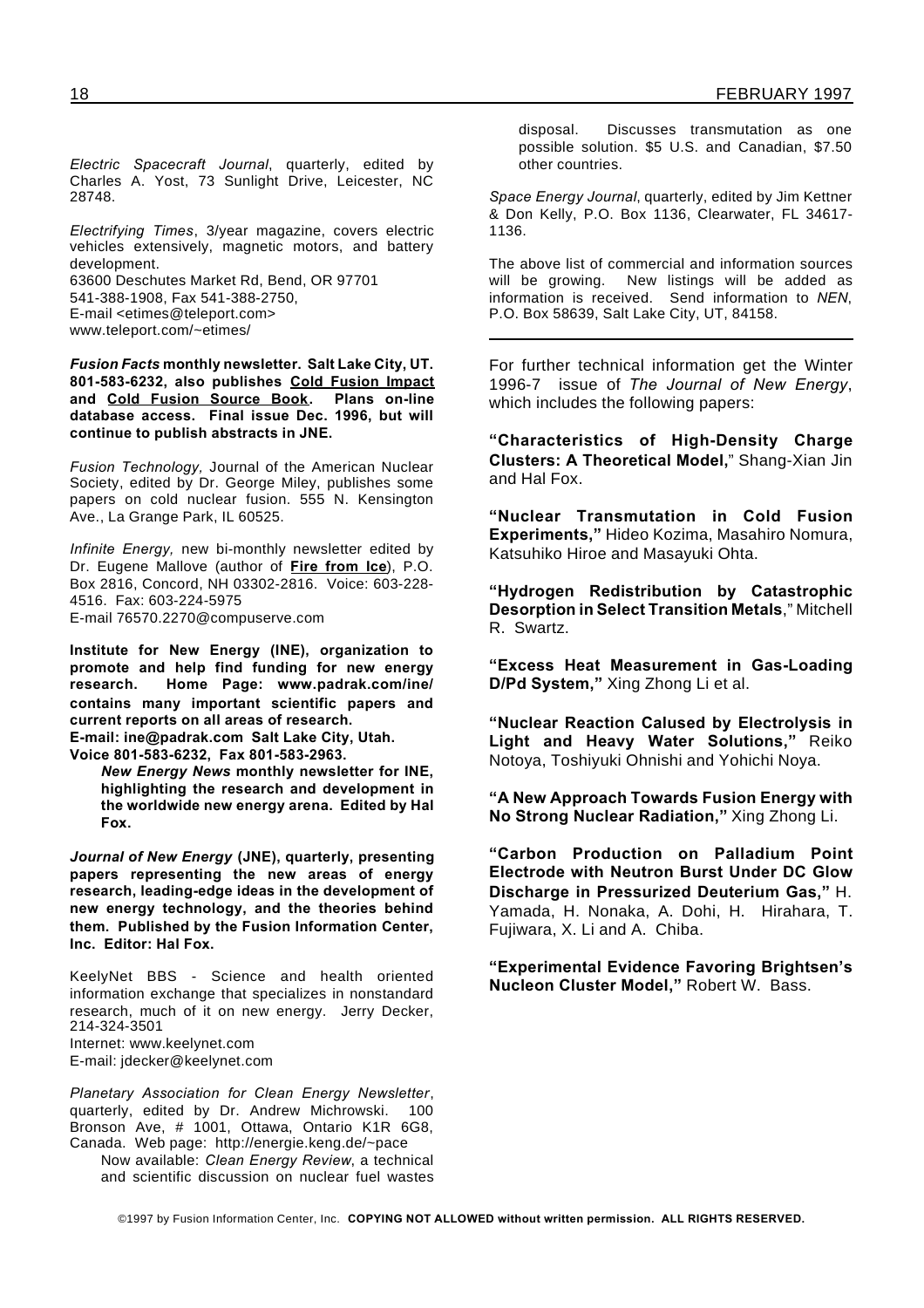**"Electron Charge Cluster Sparking in Aqueous Solutions,"** Atul Bhadkamkar and Hal Fox.

**"Some Featrues of H2O Low-Pressure Discharge in Pulse Mode,"** E.E. Antonov, V.G. Dresvyannikov, V.I. Popovich.

**"Antio-Gravity Implies Infinite Free Energy,"** Robert Bass, November 9, 1996.

**"Experiments of Underwater Spark Discharges with Pinched Electrodes,"** Takaaki Matsumoto.

**"Contraction Energy,"** Robert L. Carroll.

**"An Alternative Solar Energy Source,"** David R. Criswell and Philip R. Harris (originally appearing in *Earth Space Review*, vol 2, no 2, 1993)

**"In Search of a Warp Drive,"** Norman Silliman.

Letter to the Editor: **"Unemployment Gives One Time to Think,"** Wingate A. Lambertson, Ph.D.

#### *Fusion Facts* **Abstracts**

**"Cold Fusion Arising from Hydrogen Evolution Reaction on Active Metals in Alkali Metallic Ionic Solutions,"** R. Notoya.

**"Quantitative Observation of Transmutation Products Occurring in Thin-Film Coated Microspheres during Electrolysis,"** G.H. Miley, G. Name, M.J. Williams, J.A. Patterson, J. Nix, D. Cravens, and H. Hora.

**"Consistency of the Biphasic Nature of Excess Enthaply in Solid-State Anomalous Phenomena with the Quasi-One-Dimensional Model of Isotope Loading into a Material,"** Mitchell R. Swartz.

**FROM** *FUSION TECHNOLOGY*:

vol 30, no 3, December 1996

Abstracts from the Proceedings of the Twelfth Topical Meeting on the Technology of Fusion Energy, Reno, NV. June 16-20, 1996:

**"The International Thermonuclear Experimental Reactor,"** R. Aymar.

**"Prospect of Nuclear Waste Transmutation and Power Production in Fusion Reactors,"** E.T. Chang and R.J. Cerbone.

**"The Need for the National Ignition Facility,"** David H. Crandall.

**"Near-Term Commercial Opportunities from Long Range Fusion Research,"** G.L. Kulcinski.

**"Status of Japanese Fusion Technology,"** Mitsuru Ohta.

**LETTERS TO THE EDITOR** of *FUSION TECHNOLOGY*

**"Comments on Composite Electrolytes and Cold Fusion,"** Alexandre E. Pozwolski

**"Comments on the Possible Nature of 'Cold Fusion' Phenomena,"** A.V. Nedospasov, E.V. Mudretskaya.